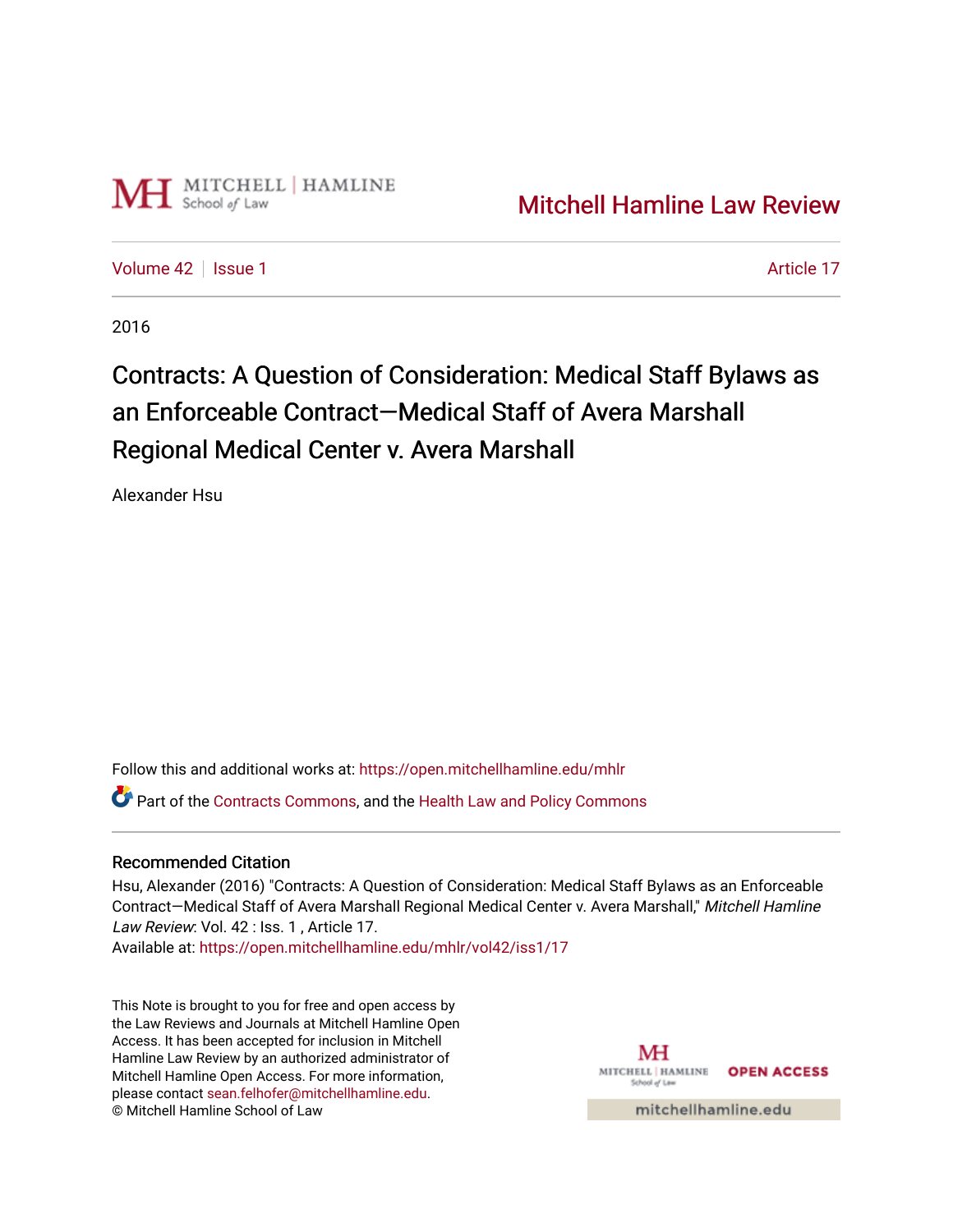# **CONTRACTS: A QUESTION OF CONSIDERATION: MEDICAL STAFF BYLAWS AS AN ENFORCEABLE CONTRACT—***MEDICAL STAFF OF AVERA MARSHALL REGIONAL MEDICAL CENTER V. AVERA MARSHALL*

# Alexander Hsu†

| L    |                                                             |  |
|------|-------------------------------------------------------------|--|
| H.   |                                                             |  |
|      | $A_{-}$                                                     |  |
|      | В.                                                          |  |
|      | Medical Staff Bylaws as Enforceable Contracts 390<br>C.     |  |
|      | Medical Staff Bylaws and Contractual Rights in<br>D.        |  |
|      |                                                             |  |
| III. |                                                             |  |
|      | A                                                           |  |
|      | Rationale of the Minnesota Supreme Court Decision 399<br>B. |  |
|      |                                                             |  |
| IV.  |                                                             |  |
|      |                                                             |  |
|      | B.                                                          |  |
|      | C.                                                          |  |
|      |                                                             |  |
| V.   |                                                             |  |
|      |                                                             |  |

# I. INTRODUCTION

The Minnesota Supreme Court recently held in *Medical Staff of Avera Marshall Regional Medical Center v. Avera Marshall* that medical staff bylaws constitute an enforceable contract between a hospital and its medical staff.<sup>1</sup> Finding no preexisting duties, the majority

 <sup>†</sup> JD Candidate, Mitchell Hamline School of Law, 2017; BA English, Saint Olaf College, 2014. I would like to extend special thanks to Debra Hsu, for the countless hours she spent listening to my ideas and supporting me through this process.

 <sup>1.</sup> Med. Staff of Avera Marshall Reg'l Med. Ctr. v. Avera Marshall (*Avera*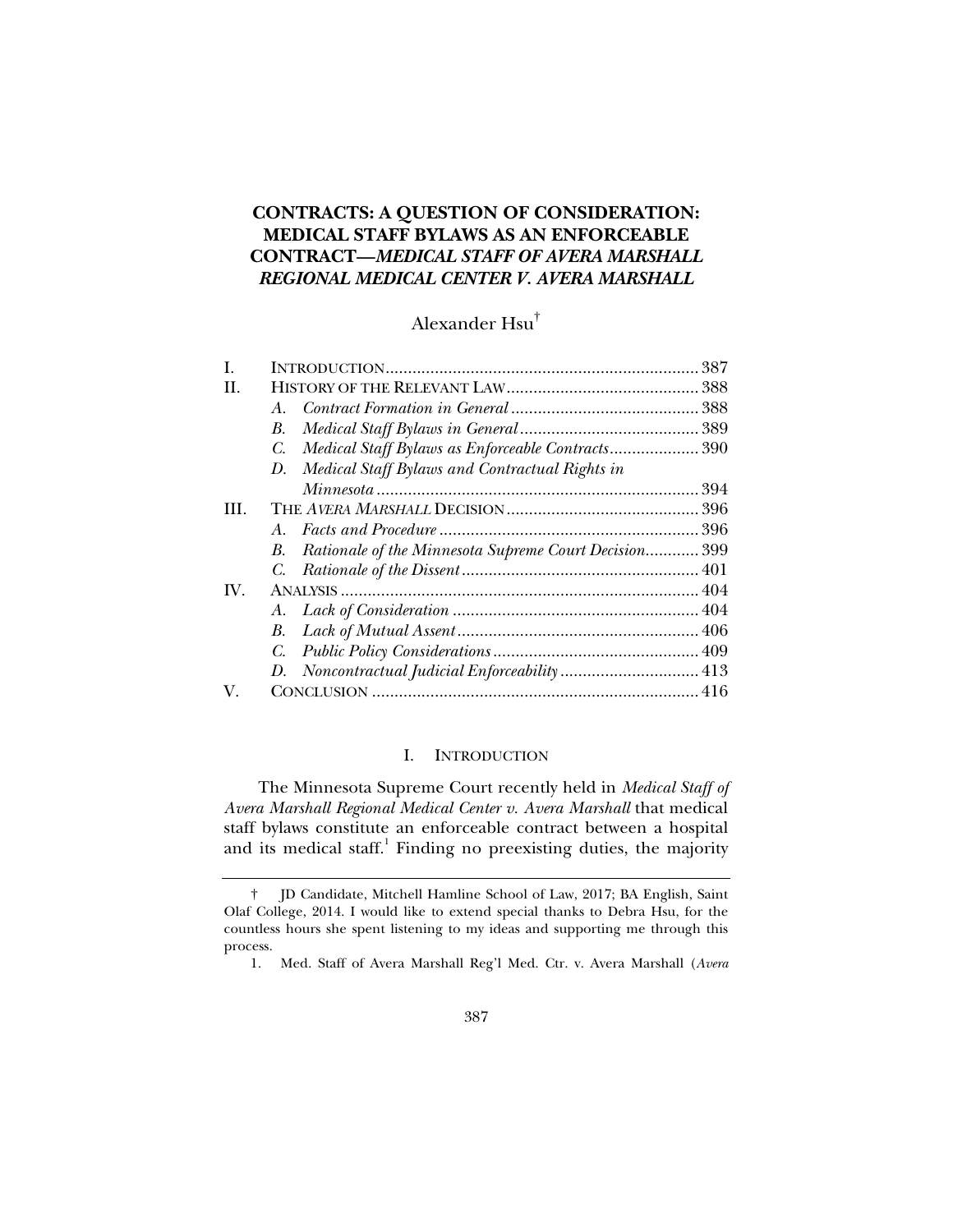determined that medical staff bylaws hold sufficient consideration to create an enforceable contract.<sup>2</sup>

This case note begins by exploring contract formation in general and the history of construing medical staff bylaws as contractual obligations.<sup>3</sup> Then, it discusses the facts of *Avera Marshall*, the rationale of the majority, and the rationale of the dissent.<sup>4</sup> Next, it argues that the Minnesota Supreme Court failed to accurately discern both a lack of consideration, as well as mutual assent that should have precluded the formation of a contract. Finally, this note raises several public policy concerns that the majority opinion overlooked and concludes that *Avera Marshall* may stifle hospital boards' future attempts to resolve staffing conflicts.

## II. HISTORY OF THE RELEVANT LAW

# *A. Contract Formation in General*

The formation of a contract requires three elements: (1) a manifestation of mutual assent, (2) an exchange of bargained-for promises, and (3) consideration.<sup>7</sup> Mutual assent is a "meeting of the minds concerning [a contract's] essential elements."<sup>8</sup> Expressions of mutual assent are assessed under an objective standard.<sup>9</sup> It is well settled that mutual assent is lacking where one party expresses a clear intent to not be bound by the agreement.<sup>10</sup>

- 5. *See infra* Part IV.A–.B.
- 6. *See infra* Parts IV.C–.D, V.
- 7. RESTATEMENT (SECOND) OF CONTRACTS § 17 (AM. LAW INST. 1981).

 8. SCI Minn. Funeral Servs., Inc. v. Washburn-McReavy Funeral Corp., 795 N.W.2d 855, 864 (Minn. 2011) (alteration in original) (quoting Minneapolis Cablesystems v. City of Minneapolis, 299 N.W.2d 121, 122 (Minn. 1980)).

 9. Cederstrand v. Lutheran Bhd., 263 Minn. 520, 532, 117 N.W.2d 213, 221 (1962) ("Expressions of mutual assent, by words or conduct, must be judged objectively, not subjectively.").

 10. *See* Hamilton v. Boyce, 234 Minn. 290, 292, 48 N.W.2d 172, 174 (1951) ("No contract is formed by the signing of an instrument when the offeree is aware that the offerer does not intend to be bound by the wording in the instrument." (citing Tyra v. Cheney, 129 Minn. 428, 152 N.W. 835 (1915))); Wells Constr. Co. v. Goder Incinerator Co., 173 Minn. 200, 205, 217 N.W. 112, 114 (1927) (holding that no contract was created when one party did not intend to be bound).

*Marshall IV*), 857 N.W.2d 695, 703–04 (Minn. 2014).

 <sup>2.</sup> *Id.*

 <sup>3.</sup> *See infra* Part II.

 <sup>4.</sup> *See infra* Part III.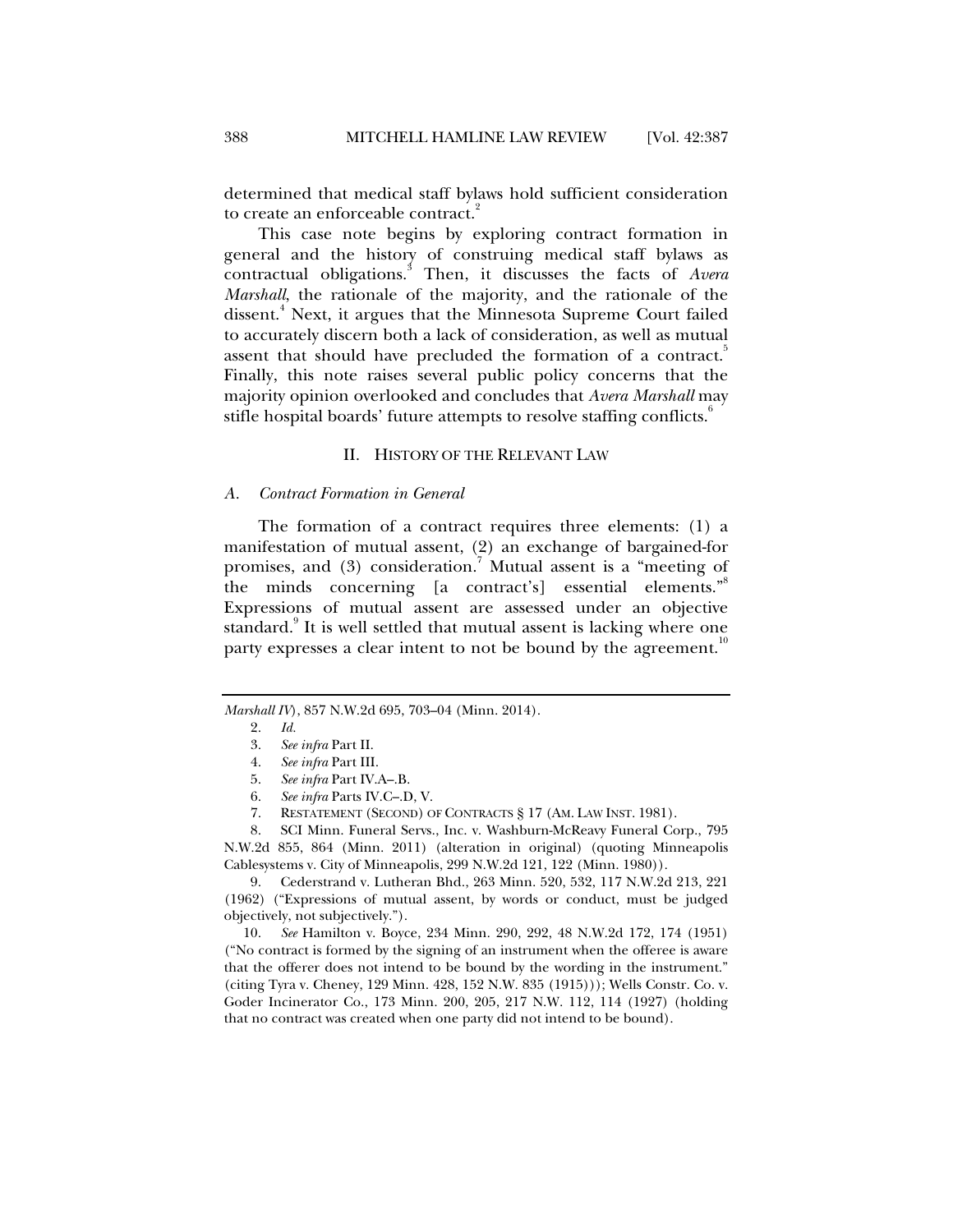"Consideration requires that one party to a transaction voluntarily assumes an obligation on the condition of an act or forbearance by the other party. $\bar{v}^{11}$  However, it is plainly established that a promise to do something that one is already legally obligated to do does not constitute consideration.<sup>12</sup>

## *B. Medical Staff Bylaws in General*

Under Minnesota Administrative Rule 4640.0800, any hospital used by two or more health practitioners is required to organize its practitioners into a medical staff.<sup>13</sup> The medical staff oversees the clinical and scientific work of the hospital. $14$  Minnesota law also requires the medical staff to "adopt bylaws, rules, regulations, and policies for the proper conduct of its work."<sup>15</sup> From this statutory obligation springs a set of rules and regulations commonly referred to as medical staff bylaws.<sup>16</sup> In their most basic form, medical staff bylaws outline the organizational and governing structure of the medical staff within the hospital's broader institutional framework.<sup>17</sup> Generally, the bylaws determine the procedural relationship between physicians and the hospital regarding

 <sup>11.</sup> U.S. Sprint Commc'ns Co. v. Comm'r of Revenue, 578 N.W.2d 752, 754 (Minn. 1998); *see also* Baehr v. Penn-O-Tex Oil Corp., 258 Minn. 533, 539, 104 N.W.2d 661, 665 (1960) ("Consideration . . . insures that the promise enforced as a contract is not accidental, casual, or gratuitous, but has been uttered intentionally as the result of some deliberation, manifested by reciprocal bargaining or negotiation.").

 <sup>12.</sup> *See* Tonka Tours, Inc. v. Chadima, 372 N.W.2d 723, 728 (Minn. 1985) (stating the common law rule that a promise to do what one is already legally obligated to do is insufficient consideration); Hilde v. Int'l Harvester Co., 166 Minn. 259, 260, 207 N.W. 617, 618 (1926) (recognizing that a promise to perform a prior legal obligation was "a mere naked promise" and did not constitute consideration).

 <sup>13.</sup> MINN. R. 4640.0800, subpart 2 (2013). Generally, a hospital's medical staff consists of "fully licensed physicians and may include other licensed individuals permitted by law and by the hospital to provide patient care services independently in the hospitals." Craig W. Dallon, *Understanding Judicial Review of Hospitals' Physician Credentialing and Peer Review Decisions*, 73 TEMP. L. REV. 597, 604 (2000) (footnote omitted).

 <sup>14.</sup> MINN. R. 4640.0800, subpart 1.

 <sup>15.</sup> *Id.* R. 4640.0800, subpart 2.

 <sup>16.</sup> *See id.*

 <sup>17.</sup> *See* JAMES T. O'REILLY, JOLENE SOBOTKA & PHILIP HAGAN, A PRACTITIONER'S GUIDE TO HOSPITAL LIABILITY 18 (2011).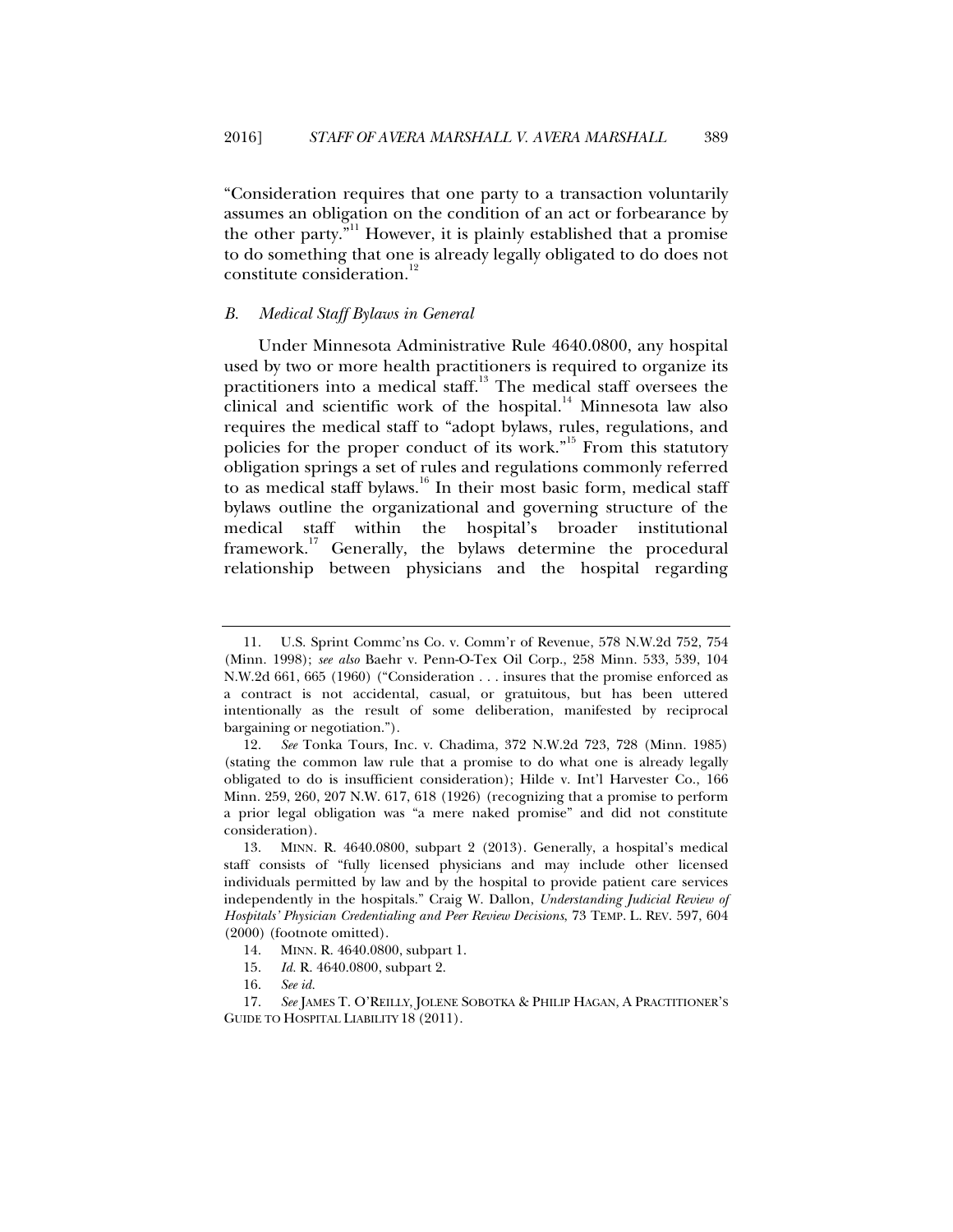physician credentialing and the granting or revoking of clinical privileges.<sup>18</sup>

In this context, clinical "privileges" are the right of individual physicians to admit their patients to specific hospitals and administer care within that hospital.<sup>19</sup> The most common relationship between hospitals and physicians involves the physicians as independent contractors who are granted privileges to admit and care for patients at a specific hospital. $^{20}$  In Minnesota, all patients admitted to a hospital must be placed under the care of a member of the hospital's medical staff.<sup>21</sup> Thus, any physician granted privileges at a Minnesota hospital is, by definition, a member of the medical staff and subject to all of the rights and obligations that status entails.<sup>22</sup>

# *C. Medical Staff Bylaws as Enforceable Contracts*

A majority of courts have determined "that a hospital's medical staff bylaws . . . [constitute] a binding contract between the hospital and its medical staff . . . . "<sup>23</sup> These courts have generally been influenced by a concern that such bylaws would be meaningless if hospitals were not legally bound by them. $24$  Countering this concern is an equally significant public interest in allowing hospitals free discretion to address medical staff issues that may affect the standard of patient care.<sup>25</sup> Thus, a number of courts have

 <sup>18.</sup> *Id.* ("Bylaws include, e.g., what doctors can be credentialed, and what qualifications for requisite licensure, training, skill, and experience will have to be met and documented. Through medical staff policies, the medical staff sets criteria for conducting personnel evaluation, which is also known as the credentialing process.").

 <sup>19.</sup> *See id.*

 <sup>20.</sup> *Id.* at 18–19.

<sup>21.</sup> MINN. R. 4640.0800, subpart 3.<br>22. O'REILLY. SOBOTKA & HAGAN. s

 <sup>22.</sup> O'REILLY, SOBOTKA & HAGAN, *supra* note 17, at 18–19.

 <sup>23.</sup> Dallon, *supra* note 13, at 640 n.288 (listing cases that held medical staff bylaws were enforceable contracts).

 <sup>24.</sup> *See, e.g.*, Bouquett v. St. Elizabeth Corp., 538 N.E.2d 113, 115 (Ohio 1989) ("The cases holding that a hospital is bound by its staff bylaws base their decisions on the reasoning that if the hospital is not bound by the bylaws, then essentially the bylaws would be meaningless.").

 <sup>25.</sup> *See* Zipper v. Health Midwest, 978 S.W.2d 398, 417 (Mo. Ct. App. 1998) (expressing concern that enforcing medical bylaws as a contract could cause a hospital's concern of potential liability to "unduly impugn a hospital's actions in terminating the privileges of a physician providing substandard patient care").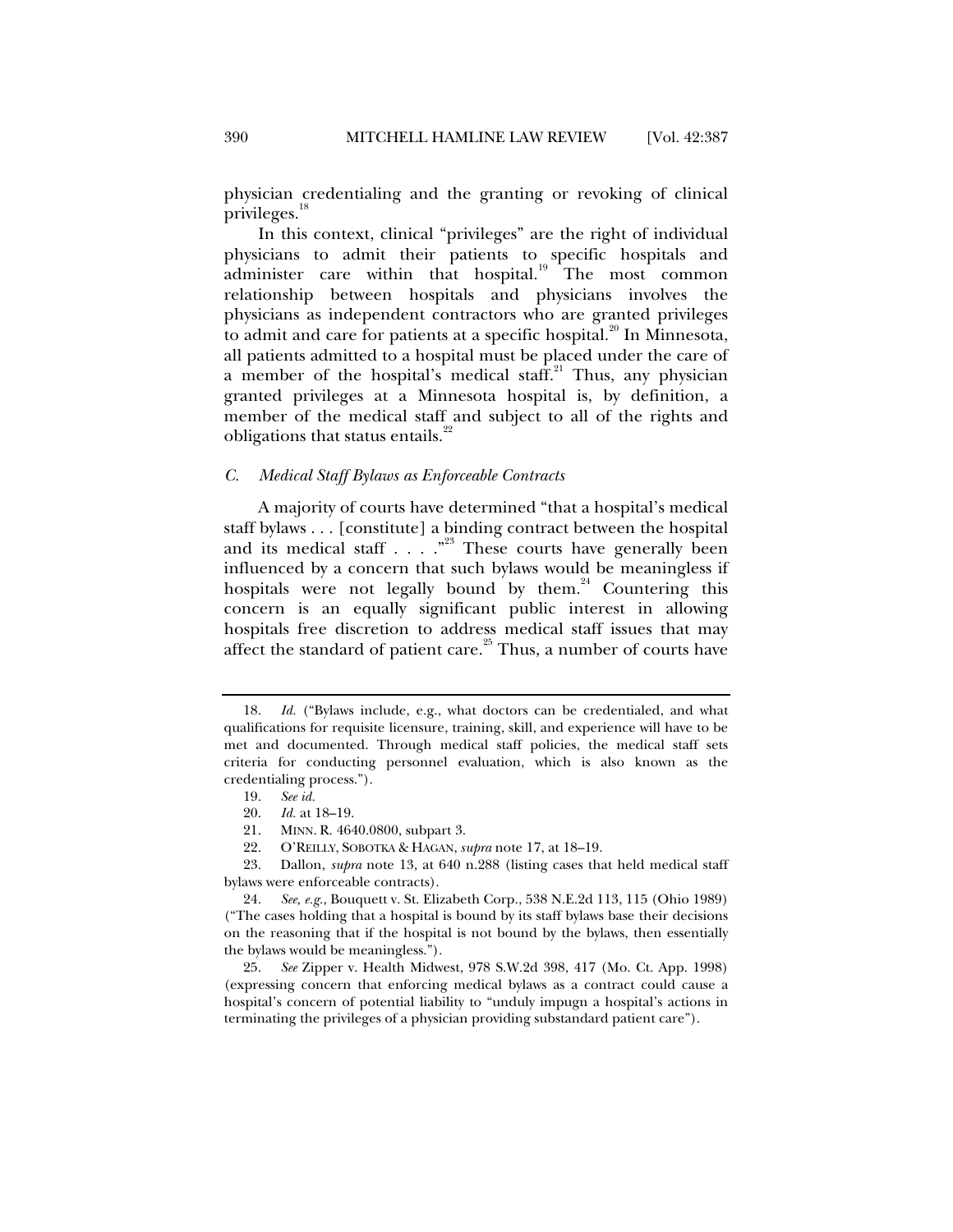also held that medical staff bylaws do not constitute an enforceable contract.<sup>26</sup>

The most common ground for rejecting medical staff bylaws is a lack of consideration.<sup>27</sup> Often this perceived lack of consideration results from a preexisting duty under state law to adopt medical staff bylaws.<sup>28</sup> However, some courts consider all of the circumstances surrounding the hospital-physician relationship when determining the existence of a contract.<sup>29</sup> Such courts acknowledge a hospital's preexisting legal obligation to establish medical staff bylaws but consider the question of consideration under the hospital's discretionary decision to grant privileges to individual physicians.<sup>30</sup> Essentially, the consideration in question is not the bylaws themselves, but rather the individualized granting of privileges to a specified physician.<sup>31</sup> While the hospital does have a statutory obligation to create and maintain medical staff bylaws, it does not have an obligation to grant clinical privileges to any

<sup>26</sup>*. See* Dallon, *supra* note 13, at 641 n.290 (listing cases that have declared that medical staff bylaws are not an enforceable contract).

 <sup>27.</sup> *See, e.g.*, Robles v. Humana Hosp. Cartersville, 785 F. Supp. 989, 1001–02 (N.D. Ga. 1992) (concluding that bylaws could not constitute a contract due to a lack of consideration); *Zipper*, 978 S.W.2d at 416 (holding that bylaws lacked the consideration required to form a contract).

 <sup>28.</sup> *See, e.g.*, Kessel v. Monongalia Cty. Gen. Hosp. Co., 600 S.E.2d 321, 326 (W. Va. 2004) (finding consideration lacking where a hospital had a preexisting duty under state law to adopt medical staff bylaws); *see also* O'Byrne v. Santa Monica-UCLA Med. Ctr., 114 Cal. Rptr. 2d 575, 583 (Cal. Ct. App. 2001) ("[State regulations] required the Medical Center to appoint a medical staff, they required the medical staff to adopt bylaws, and they required the medical staff to abide by those bylaws. Clearly . . . neither the Medical Center nor plaintiff conferred on the other any more than what was required by law.").

 <sup>29.</sup> *See* Gianetti v. Norwalk Hosp., 557 A.2d 1249, 1254 (Conn. 1989) (holding that extending privileges to a physician was something beyond what a hospital was already bound to do and that the physician's return promise to abide by medical staff bylaws constituted adequate consideration); Virmani v. Presbyterian Health Servs. Corp., 488 S.E.2d 284, 288 (N.C. Ct. App. 1997) (finding a contract by comparing a doctor's relationship with a hospital before and after joining its staff).

 <sup>30.</sup> *See, e.g.*, *Virmani*, 488 S.E.2d at 288 (acknowledging statutory requirements for staff bylaws as a preexisting duty but holding that when "a hospital offers to extend a particular physician the privilege to practice medicine in that hospital it goes beyond its statutory obligation").

 <sup>31.</sup> *Id.*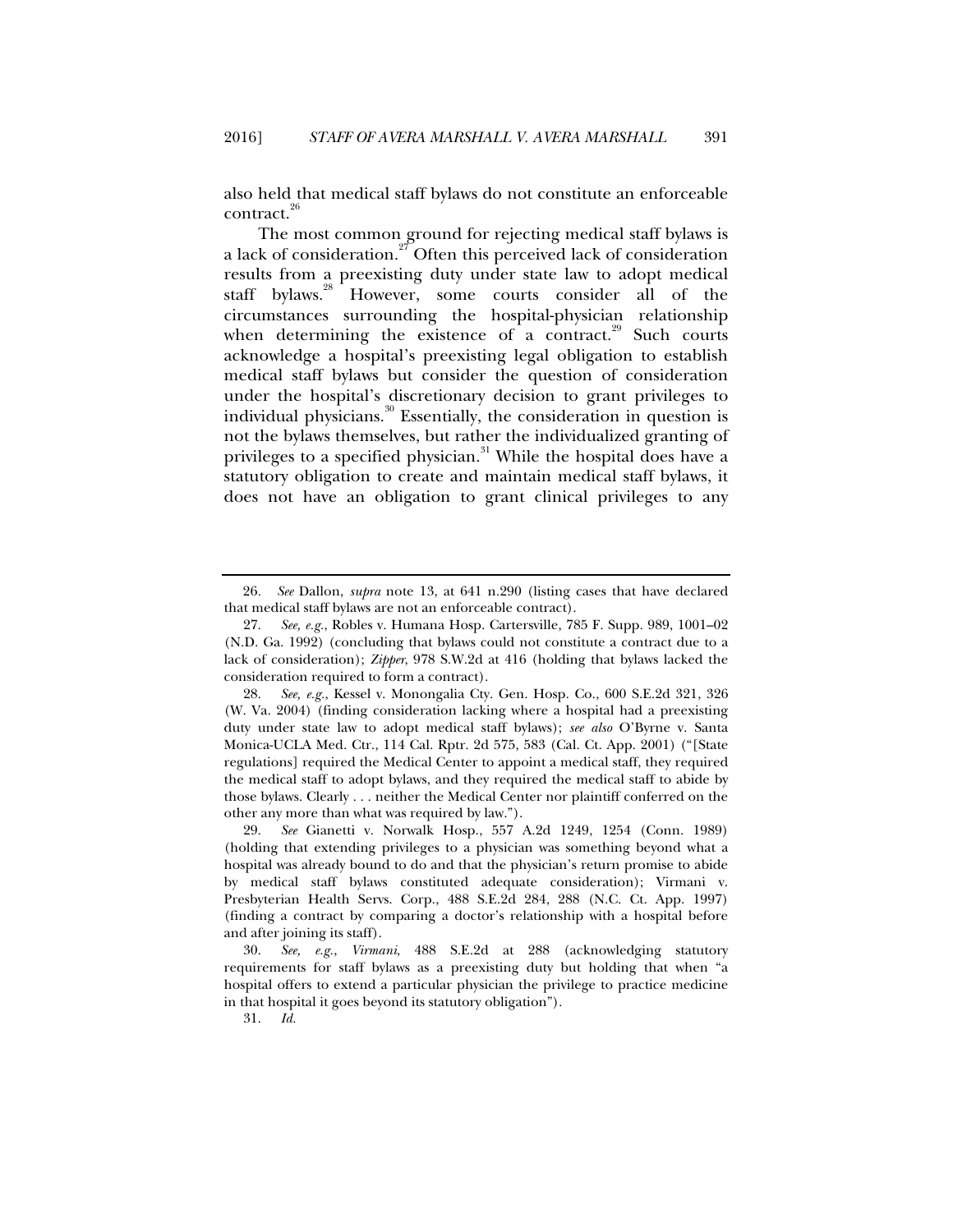individual physician. $32$  Thus, it follows that there is no preexisting duty that would otherwise preclude the element of consideration.<sup>3</sup>

Some jurisdictions that reject such arguments, finding no contractual consideration in medical staff bylaws, concede that the bylaws may yet form contractual rights where the bylaws contain language expressing the rights of medical staff under the bylaws.<sup>34</sup> Other jurisdictions reject medical staff bylaws as enforceable contracts but acknowledge that those same bylaws may be judicially enforceable despite their lack of contractual status.<sup>35</sup> Indeed, in *Robles v. Humana Hospital Cartersville*, the Northern District of Georgia expressly denied that medical staff bylaws create contractual rights but subsequently concluded that the bylaws at issue were nonetheless judicially enforceable.<sup>36</sup> The court reasoned that the "legislature would not have mandated that the hospital create these procedures, if the legislature had not intended that

 34. *See* Mason v. Cent. Suffolk Hosp., 819 N.E.2d 1029, 1032 (N.Y. 2004) (stating that the court would enforce medical staff bylaws as a contract if clearly written, but concluding that the bylaws in the case before it formed no such contract); Holt v. Good Samaritan Hosp. & Health Ctr., 590 N.E.2d 1318, 1322 (Ohio Ct. App. 1990) ("[Medical] staff bylaws constitute a binding contract 'only where there can be found in the bylaws an intent by both parties to be bound.'" (quoting Munoz v. Flower Hosp., 507 N.E.2d 360, 365 (Ohio Ct. App. 1985))).

 <sup>32.</sup> *See, e.g.*, *Gianetti*, 557 A.2d at 1254 ("It can hardly be said that the hospital must extend privileges to every physician who seeks them."); *Virmani*, 488 S.E.2d at 288 ("When, however, a hospital offers to extend a particular physician the privilege to practice medicine in that hospital it goes beyond its statutory obligation.").

 <sup>33.</sup> *Gianetti*, 557 A.2d at 1255 (finding valid consideration where "[t]he hospital changed its position by granting medical staff privileges and the plaintiff physician [had] likewise changed his position in doing something he was not previously bound to do, i.e., to 'abide' by the hospital medical staff bylaws"); *Virmani*, 488 S.E.2d at 288 ("If the offer is accepted by the physician, the physician receives the benefit of being able to treat his patients in the hospital and the hospital receives the benefit of providing care to the physician's patients. . . . [T]hese benefits constitute sufficient and legal consideration . . . .").

 <sup>35.</sup> *See* Robles v. Humana Hosp. Cartersville, 785 F. Supp. 989, 1002 (N.D. Ga. 1992) ("[T]his Court concludes that . . . the hospital bylaws, by themselves, do not constitute a contract *per se* between the hospital and the doctors. . . . [H]owever, . . . the hospital is bound by the bylaws it does create and . . . the Court can enjoin the hospital to follow those procedures."); Egan v. St. Anthony's Med. Ctr., 244 S.W.3d 169, 174 (Mo. 2008) (holding that no contractual obligation arises from medical staff bylaws but a hospital is nevertheless bound to act in accordance with its bylaws insofar as the bylaws are required under a regulatory scheme).

 <sup>36. 785</sup> F. Supp. at 1002.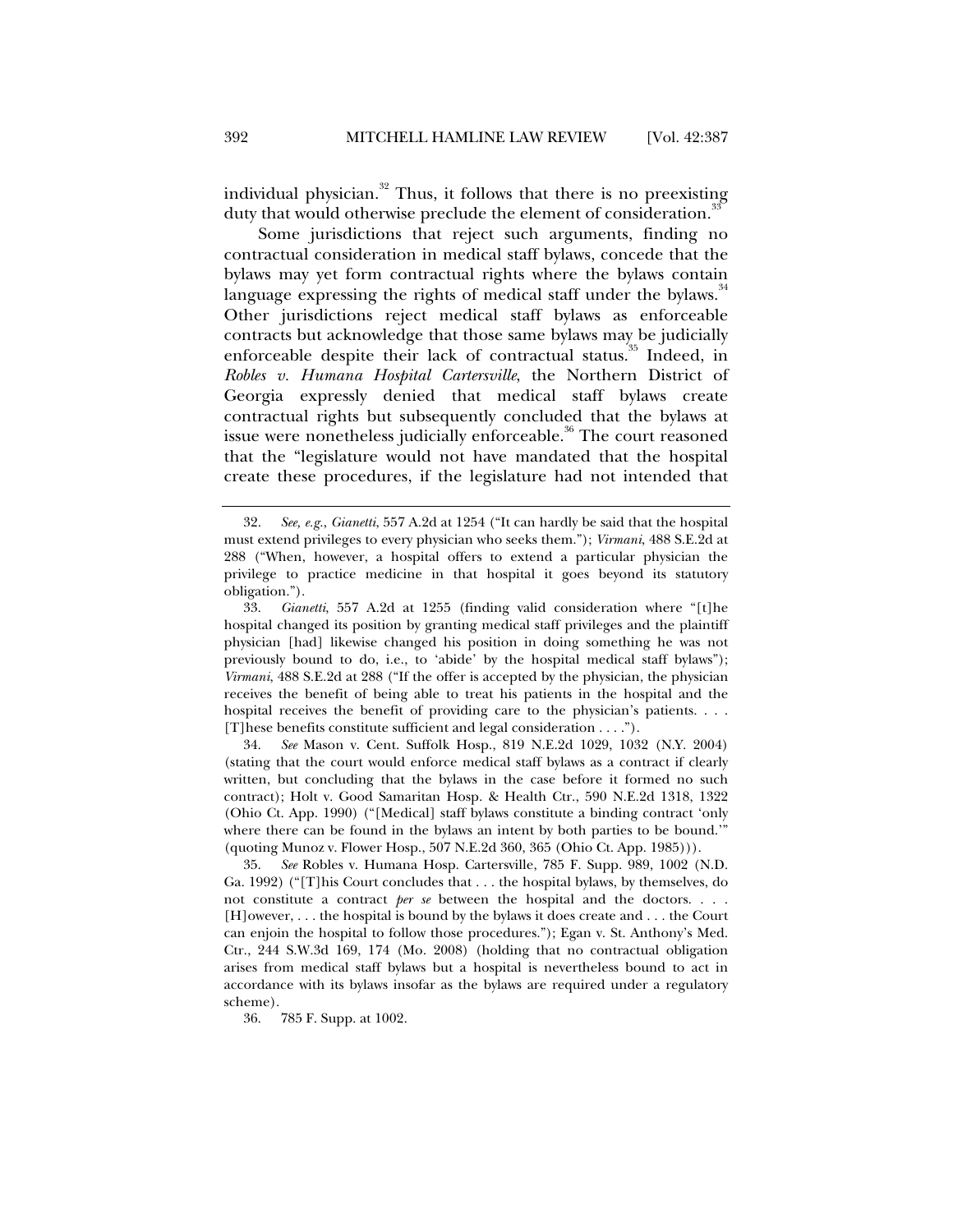the hospital follow the procedures once they were implemented."<sup>37</sup> According to the court, although a preexisting statutory duty precluded contract formation, that same statutory duty obligated the hospital to abide by its own bylaws and thereby empowered the court to enjoin the hospital to act on its obligation.<sup>38</sup> Importantly, this limited judicial review only pertained to a reinstatement of privileges or an injunction.<sup>39</sup> Therefore, a plaintiff could not recover damages under the medical staff bylaws.<sup>4</sup>

In *Egan v. St. Anthony's Medical Center*, the Supreme Court of Missouri followed a similar reasoning to *Robles*, holding that the public policy behind the governing regulation empowered the court to provide injunctive relief to a plaintiff-physician seeking enforcement of a hospital's medical staff bylaws.<sup>41</sup> The court specifically noted that "[a] hospital's obligation to act in accordance with its bylaws . . . is independent of any contractual obligation the hospital may have to the doctor. $1^{42}$  Additionally, the court emphasized that "the purpose of the regulation is to implement a system of medical staff peer review, rather than judicial oversight . . . . "<sup>43</sup> Despite the court's limited judicial review of the hospital's actions, the final authority regarding medical staffing decisions remains indisputably in the hands of the hospital's governing body.<sup>44</sup> According to the court, this distinction arises from the underlying notion behind the regulatory scheme, which assumes that medical professionals are best qualified to police themselves.45 Thus, any judicial oversight exercised under the court's ruling may seek only to ensure substantial compliance with the hospital's bylaws rather than questioning the merits of a hospital's staffing decisions.<sup>40</sup>

 <sup>37.</sup> *Id.*

 <sup>38.</sup> *Id.*

 <sup>39.</sup> *Id.*

 <sup>40.</sup> *Id.* (denying the plaintiff's claim because he only sought damages rather than reinstatement or injunction).

 <sup>41.</sup> *Egan*, 244 S.W.3d at 173–74 (stating that the public policy behind the regulation protects both patients and "physicians improperly subjected to disciplinary action" (citation omitted)).

 <sup>42.</sup> *Id.* at 174.

 <sup>43.</sup> *Id.*

 <sup>44.</sup> *Id.*

 <sup>45.</sup> *Id.* (citing the language of the governing state statute in support of its conclusion).

 <sup>46.</sup> *Id.*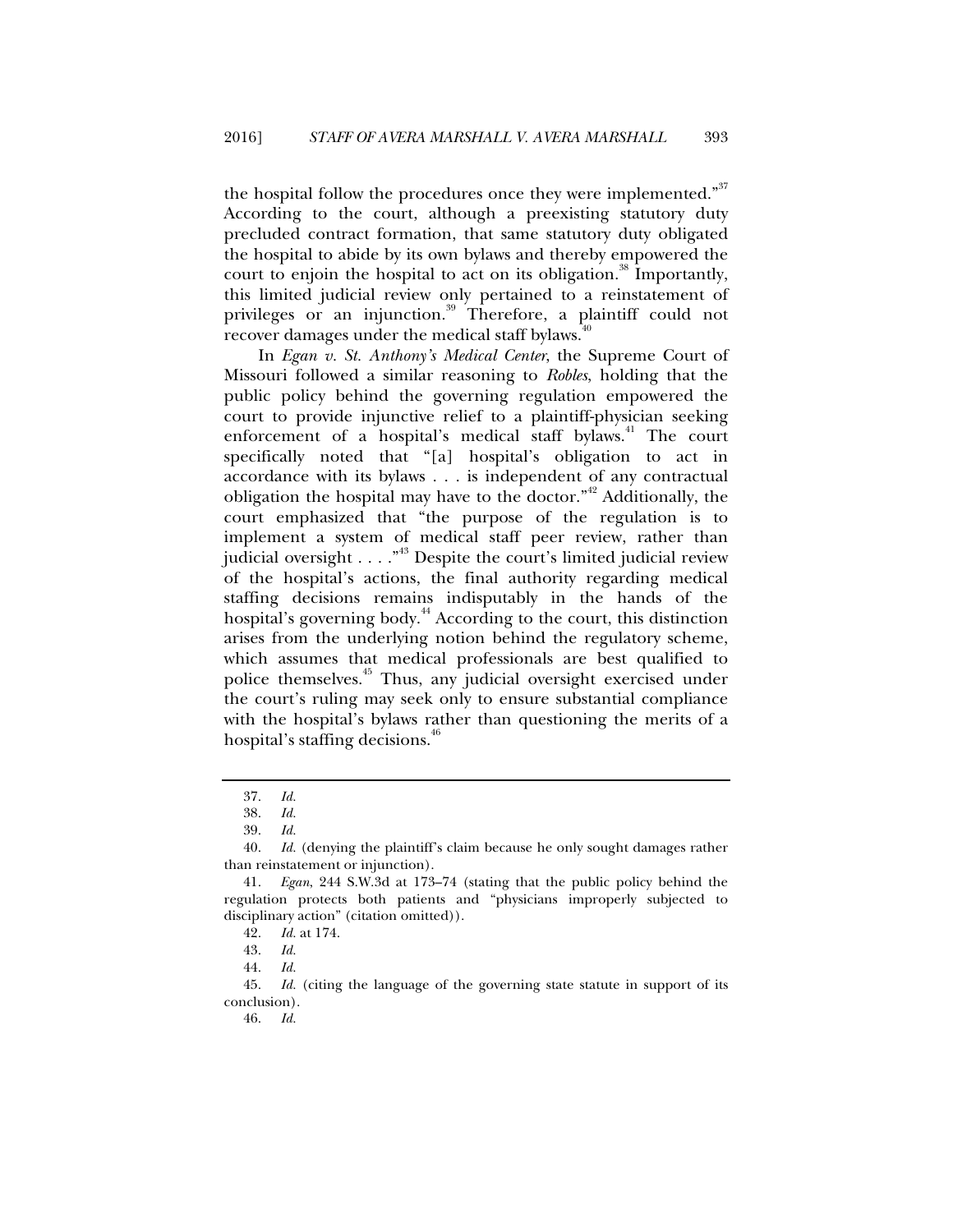# *D. Medical Staff Bylaws and Contractual Rights in Minnesota*

Although Minnesota law has never explicitly recognized medical staff bylaws as an enforceable contract, in 1977 the Minnesota Supreme Court in *Campbell v. St. Mary's Hospital* implied that an enforceable contract may arise from medical staff bylaws.<sup>47</sup> In *Campbell*, the court considered the narrow question of whether a surgeon had been afforded proper due process in the revocation of his medical privileges at St. Mary's Hospital.<sup>48</sup> Engaging in a twofold analysis, the court first assessed possible due process claims under the Fourteenth Amendment of the U.S. Constitution and, in dismissing the constitutional questions, subsequently examined the plaintiff's due process rights as established under the medical staff bylaws of St. Mary's Hospital.<sup>49</sup>

First, the court questioned the applicability of constitutional due process to the plaintiff's claims.<sup>50</sup> Due to St. Mary's Hospital's status as a private hospital, rather than a public one, the potential application of constitutional protections was not readily apparent.<sup>51</sup> The court briefly discussed an "entanglement" theory implemented by some jurisdictions wherein private hospitals receiving sufficient federal funds may be subject to Fourteenth Amendment requirements.<sup>52</sup> However, due to the lack of meaningful facts in the record for determining the degree of entanglement, the court refused to consider the constitutional question and did not directly adopt or reject the entanglement theory.<sup>33</sup>

 <sup>47. 312</sup> Minn. 379, 388, 252 N.W.2d 581, 587 (1977) (affirming summary judgment against a doctor's breach of contract claim because "under the bylaws plaintiff was afforded a full measure of his contractual due process rights at every stage of the proceedings to revoke his surgical privileges . . . .").

 <sup>48.</sup> *Id.* at 384, 252 N.W.2d at 584–85.

 <sup>49.</sup> *Id.* at 386–87, 252 N.W.2d at 586.

 <sup>50.</sup> *Id.* at 384, 252 N.W.2d at 585 (stating that constitutional due process would only apply "if the actions to terminate plaintiff's surgical privileges were done under color of state law").

 <sup>51.</sup> *Id.* at 385, 252 N.W.2d at 585 ("While there is no doubt that the operation of a public hospital would constitute state action, the issue becomes considerably more complex when considering the activities of hospitals which, like St. Mary's, are wholly private.").

 <sup>52.</sup> *Id.* (citing Simkins v. Moses H. Cone Mem'l Hosp., 323 F.2d 959 (4th Cir. 1963)).

 <sup>53.</sup> *Id.* at 386, 252 N.W.2d at 586 ("Since it would be mere conjecture for us to presuppose that such an entanglement existed, we review the revocation of plaintiff's privileges apart from any constitutional considerations.").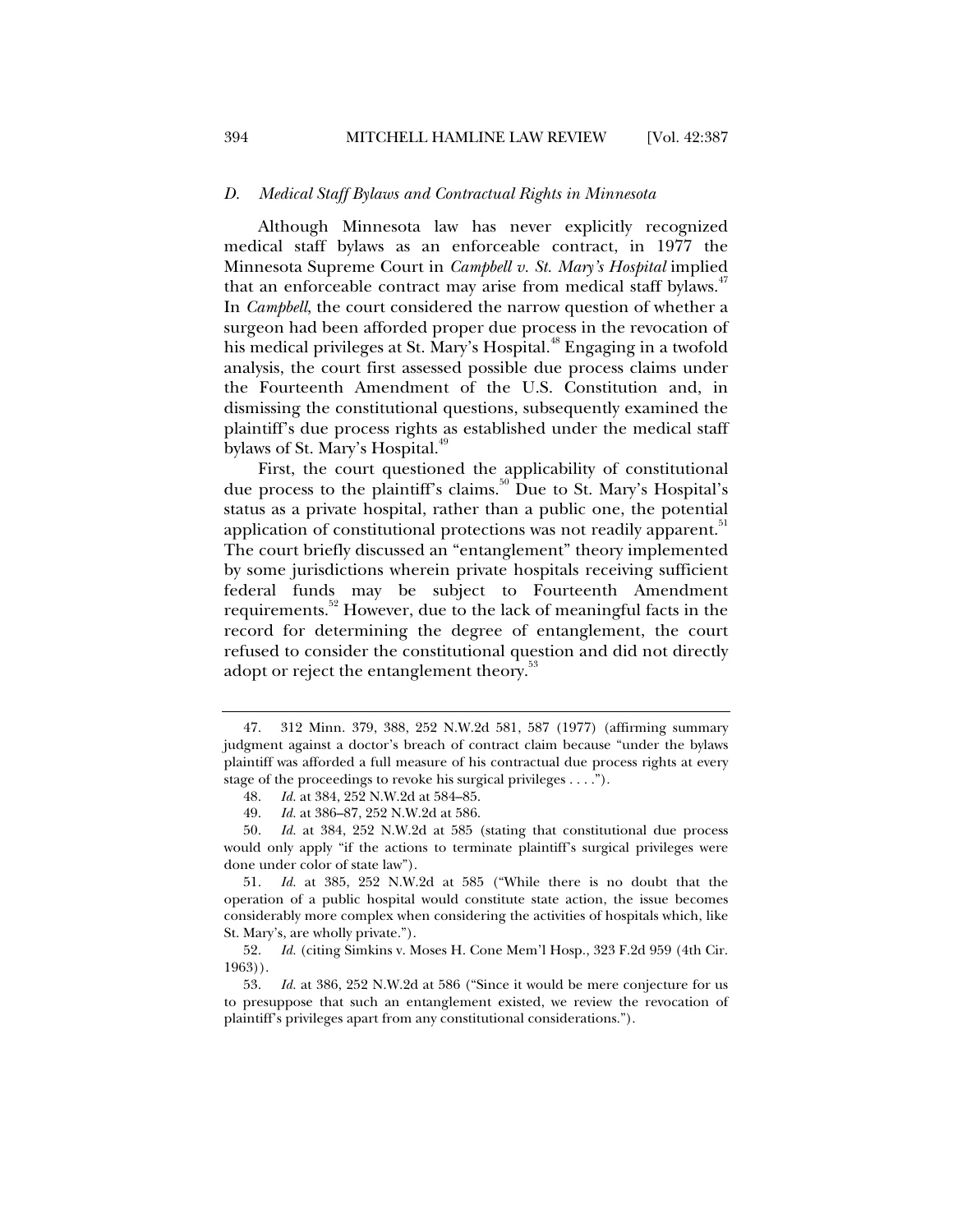Following the court's refusal to apply Fourteenth Amendment considerations to the plaintiff's claim, the court examined the plaintiff's due process rights under St. Mary's Hospital medical staff bylaws.<sup>54</sup> Viewed in the light most favorable to the plaintiff, the facts of the case demonstrated that the plaintiff had received the full scope of his due process rights as outlined within the medical staff bylaws.<sup>35</sup> Therefore, the court concluded that there was no violation of the plaintiff's due process rights when St. Mary's Hospital revoked his surgical privileges.<sup>36</sup>

While the court in *Campbell* did not explicitly address the contractual enforceability of medical staff bylaws, the specific language of the opinion appears to imply the contractual nature of such bylaws.<sup>57</sup> The court's specific recognition of the plaintiff's "*contractual* due process rights" under the medical staff bylaws suggests that such bylaws may forge certain contractual obligations.58 In the context of the plaintiff's breach of contract claim,59 however, such language may simply indicate the particular legal contours of an isolated case. Indeed, although the court did not challenge the plaintiff's claim that his due process rights were contractual in nature, there was no need to make such a challenge as the facts of the case indicate that, regardless of the specific nature of the plaintiff's rights, all due process procedures established by the medical staff bylaws were properly followed.<sup>60</sup> Thus, the court needed not, and did not, directly address the question of whether the bylaws constitute an enforceable contract. In fact, a careful reading of the court's opinion reveals a narrow resolution of the dispute predicated on the hospital's proper adherence to the due process procedure as required by the medical staff bylaws.<sup>61</sup>

Given the court's narrow resolution in *Campbell*, the jurisprudential value of its ruling as applied to contractual

61. *Id.* 

 <sup>54.</sup> *Id.* at 387, 252 N.W.2d at 586.

 <sup>55.</sup> *Id.* at 388, 252 N.W.2d at 587.

 <sup>56.</sup> *Id.* 

 <sup>57.</sup> *Id.*

 <sup>58.</sup> *Id.* (emphasis added).

 <sup>59.</sup> *Id.* at 380, 252 N.W.2d at 583.

 <sup>60.</sup> *Id.* at 387, 252 N.W.2d at 586 ("We therefore hold that under the bylaws plaintiff was afforded a full measure of his contractual due process rights at every stage of the proceedings to revoke his surgical privileges . . . .").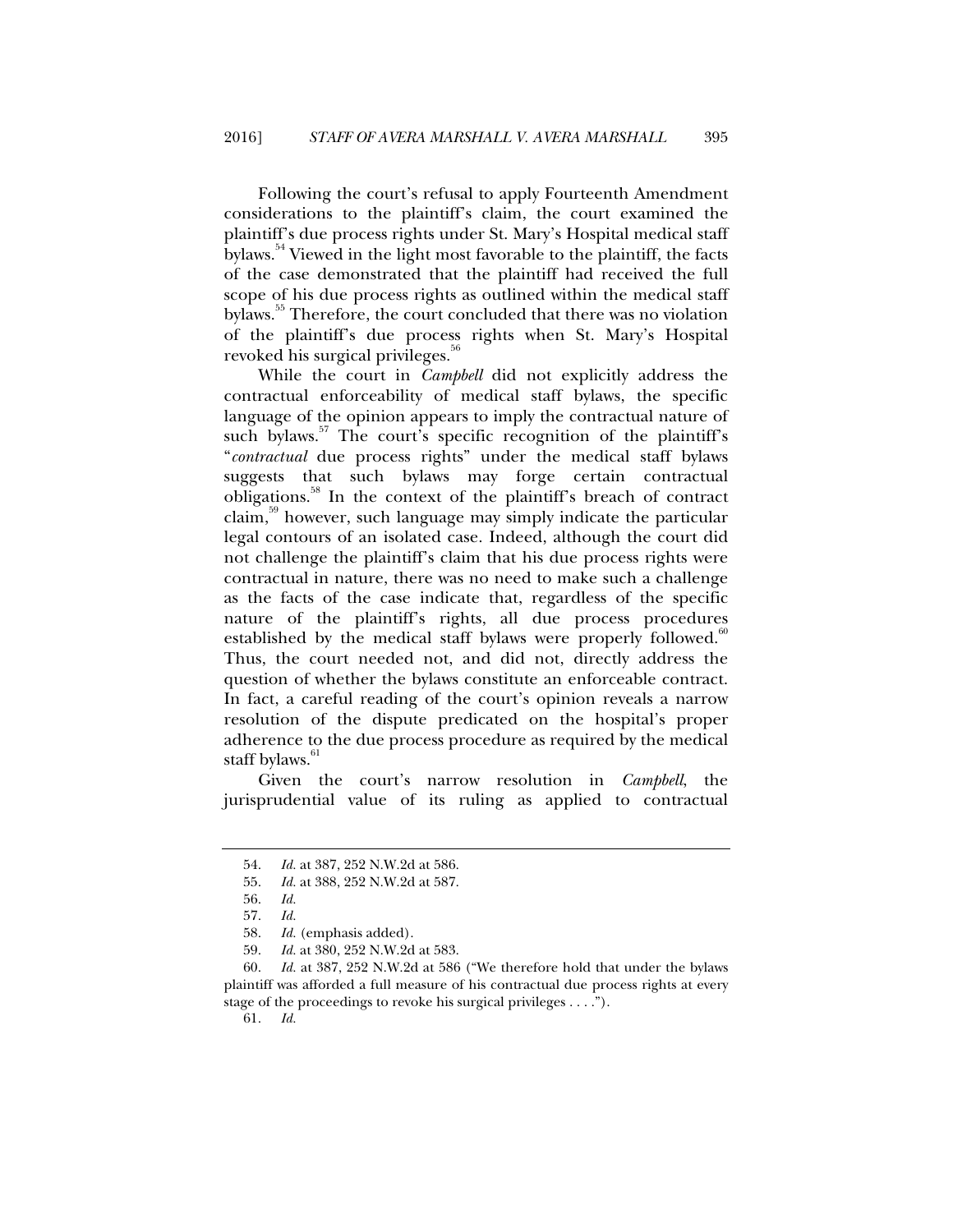enforceability of medical staff bylaws is arguably minimal. Although the language of the opinion hints at an implied contractual status, the contextual background of the decision limits the scope of such an implication. Despite its narrow applicability, *Campbell* was the last major Minnesota case regarding medical staff bylaws and contractual rights prior to *Avera Marshall*.

# III. THE *AVERA MARSHALL* DECISION

#### *A. Facts and Procedure*

Avera Marshall Regional Medical Center is a non-profit hospital located in Marshall, Minnesota.<sup>62</sup> In accordance with Avera Marshall's corporate bylaws, Avera Marshall's board of directors is required to organize "a medical-dental staff under medical-dental staff bylaws approved by the [board]."63 Under the bylaws, the medical staff is primarily "physicians with admitting and clinical privileges to care for patients at the hospital."<sup>64</sup> The medical staff is internally represented by the Medical Executive Committee  $(MEC)$ , which acts on its behalf.<sup>65</sup>

Prior to May 1, 2012, the medical staff bylaws stated that any practitioner wishing to admit patients to the hospital first needed to be a member of the medical staff.<sup>66</sup> To become a member of the medical staff, "a physician was required to agree to be bound by the medical staff bylaws."67 Under the bylaws, the medical staff was granted authority, "[*s*]*ubject to the authority and approval of* [the board]," to "exercise such power as is reasonably necessary to discharge its responsibilities under these bylaws and under the corporate bylaws of the Medical Center."<sup>68</sup>

Importantly, the medical staff bylaws also established the amendment and repeal process for the bylaws. $69$  Under the medical staff bylaws, amendments to or repeal of the bylaws could be proposed by "the Chief of Staff, the MEC, the [executive] board, or

 <sup>62.</sup> Med. Staff of Avera Marshall Reg'l Med. Ctr. v. Avera Marshall, 857 N.W.2d 695, 696 (Minn. 2014).

 <sup>63.</sup> *Id.* (alteration in original).

 <sup>64.</sup> *Id.*

 <sup>65.</sup> *Id.*

 <sup>66.</sup> *Id.*

 <sup>67.</sup> *Id.* at 696–97.

 <sup>68.</sup> *Id.* at 697 (alteration in original) (emphasis added).

 <sup>69.</sup> *Id.*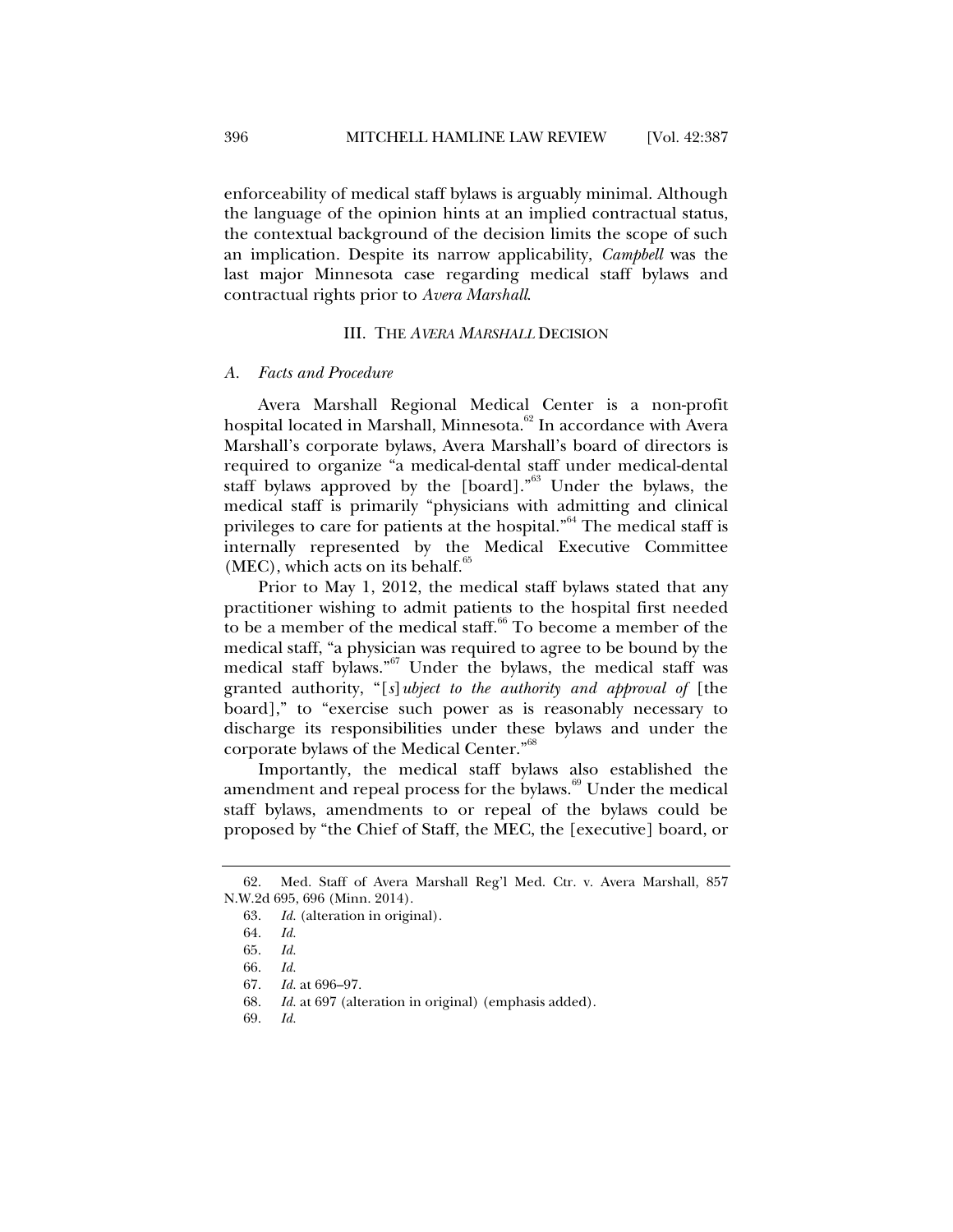one-third of active medical staff members."70 Specifically, section 17.2 of the former bylaws required that any proposed amendment or repeal had to receive an affirmative vote by two-thirds of the eligible medical staff members.<sup>71</sup> Even with the approval of the medical staff, any change recommended by the medical staff required the executive board's approval to become effective.<sup>72</sup> However, the bylaws remained silent with regard to whether changes proposed by the board required the approval of the medical staff.<sup>73</sup> That being said, the bylaws plainly stated that the amendment and repeal process remained "'subject to approval by a majority vote of [the board]' and could not 'supersede the general authority of [the board] as set forth in its corporate bylaws or applicable common law or statutes."<sup>74</sup>

In 2012, Avera Marshall's governing board announced its intent to repeal the current medical staff bylaws and proposed a revised set of bylaws.<sup>75</sup> Although the board solicited input from the medical staff, it refused to submit the proposed changes to the medical staff for a vote in accordance with section 17.2 of the bylaws.76 Disregarding the board's refusal to submit the proposed changes to a vote, the medical staff held a vote anyway, rejecting both the repeal of the former bylaws and the implementation of the revised bylaws."

Ultimately, the board's unilateral revisions took effect on May 1, 2012.<sup>78</sup> As a result, two individual physicians and the medical staff as a whole filed a nine-count action against Avera Marshall seeking, among other things, a declaration that the former medical staff bylaws constituted an enforceable contract between Avera Marshall and the medical staff.<sup>79</sup> The medical staff "sought to enjoin Avera"

 77. *Id.* (noting the medical staff's invocation of section 17.2 of the former bylaws as the basis for justifying a medical staff vote in spite of the board's actions).

 <sup>70.</sup> *Id.*

 <sup>71.</sup> *Id.* ("Section 17.2 of the bylaws specifically provided that, for the purposes of enacting a bylaws change, the change shall require an affirmative vote of . . . two-thirds of the Members eligible to vote.") (internal quotation marks omitted).

 <sup>72.</sup> *Id.*

 <sup>73.</sup> *Id.* 

 <sup>74.</sup> *Id.* (alteration in original).

 <sup>75.</sup> *Id.*

 <sup>76.</sup> *Id.*

 <sup>78.</sup> *Id.*

 <sup>79.</sup> Recognizing the medical staff bylaws as an enforceable contract would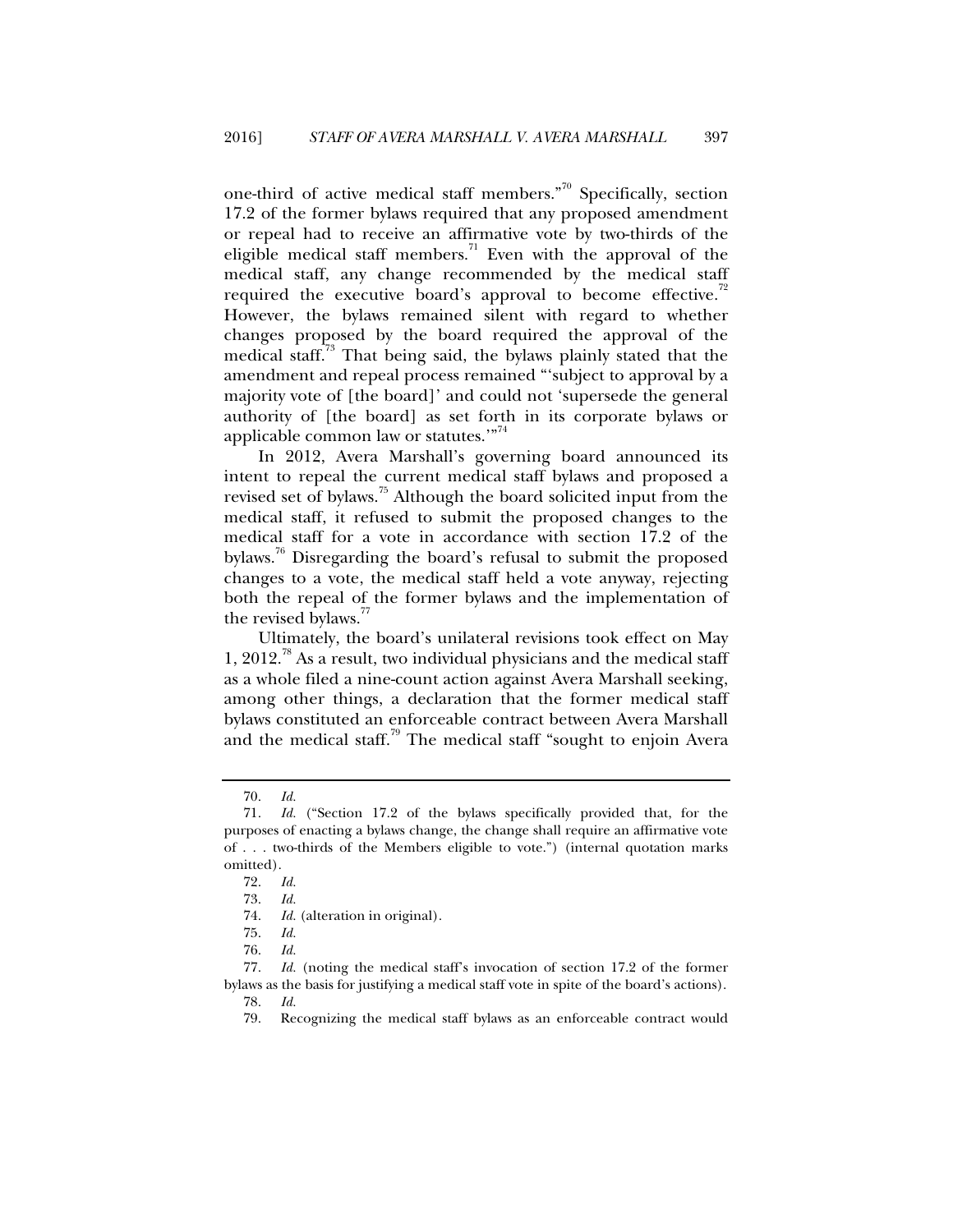Marshall from repealing the former bylaws and enforcing the revised bylaws."

The district court granted Avera Marshall's motion for summary judgment, holding that the medical staff bylaws did not constitute an enforceable contract.<sup>81</sup> Additionally, the district court granted a second summary judgment motion, denying the medical staff's standing to sue as a group.<sup>82</sup> Furthermore, the district court concluded that Avera Marshall had the authority to unilaterally modify the bylaws without the medical staff's approval so long as "[Avera Marshall] substantially complie[d] with the procedural prerequisites contained in the Medical Staff Bylaws."<sup>83</sup>

Affirming the district court, the Minnesota Court of Appeals concluded that the medical staff bylaws did not constitute an enforceable contract and that the medical staff lacked standing to sue.<sup>84</sup> Because the medical staff bylaws were not contractual, the court of appeals also concluded that Avera Marshall had the authority to unilaterally amend the laws. $85$  On appeal to the Minnesota Supreme Court, the two primary issues argued were whether the medical staff had standing to sue and whether the medical staff bylaws constituted an enforceable contract.<sup>86</sup>

mean that Avera Marshall's unilateral amendment, in violation of the terms of the medical staff bylaws, was a breach of the contract between the medical staff and Avera Marshall and therefore judicially redressable by the court. *See id.* at 700 ("Appellants further argue that Avera Marshall was obligated to comply with the terms of the bylaws and that Avera Marshall breached the former bylaws' amendment and repeal provision by unilaterally modifying the bylaws."). In addition to a declaration of an enforceable contract, the medical staff also sought to establish that the medical staff, as a body, had standing and the capacity to sue Avera Marshall. *Id.* at 698.

 <sup>80.</sup> *Id.*

 <sup>81.</sup> Med. Staff of Avera Marshall Reg'l Med. Ctr. v. Marshall (*Avera Marshall I*), No. 42-CV-12-69, 2012 WL 5962355 (Minn. Dist. Ct. Sept. 24, 2012).

 <sup>82.</sup> Med. Staff of Avera Marshall Reg'l Med. Ctr. v. Marshall (*Avera Marshall II*), No. 42-CV-12-69, 2012 WL 6755586 (Minn. Dist. Ct. July 6, 2012).

 <sup>83.</sup> *Avera Marshall I*, 2012 WL 5962355, at \*2.

 <sup>84.</sup> Med. Staff of Avera Marshall Reg'l Med. Ctr. v. Avera Marshall (*Avera Marshall III*), 836 N.W.2d 549, 562 (Minn. Ct. App. 2013).

 <sup>85.</sup> *Id.* at 560.

 <sup>86.</sup> *Avera Marshall IV*, 857 N.W.2d 695, 698–99 (Minn. 2014). This case note will focus on the issue of contract enforceability. The majority held that the medical staff had standing to sue because they satisfied the satutory criteria of section 540.151 of Minnesota Statutes. *See id.* at 699.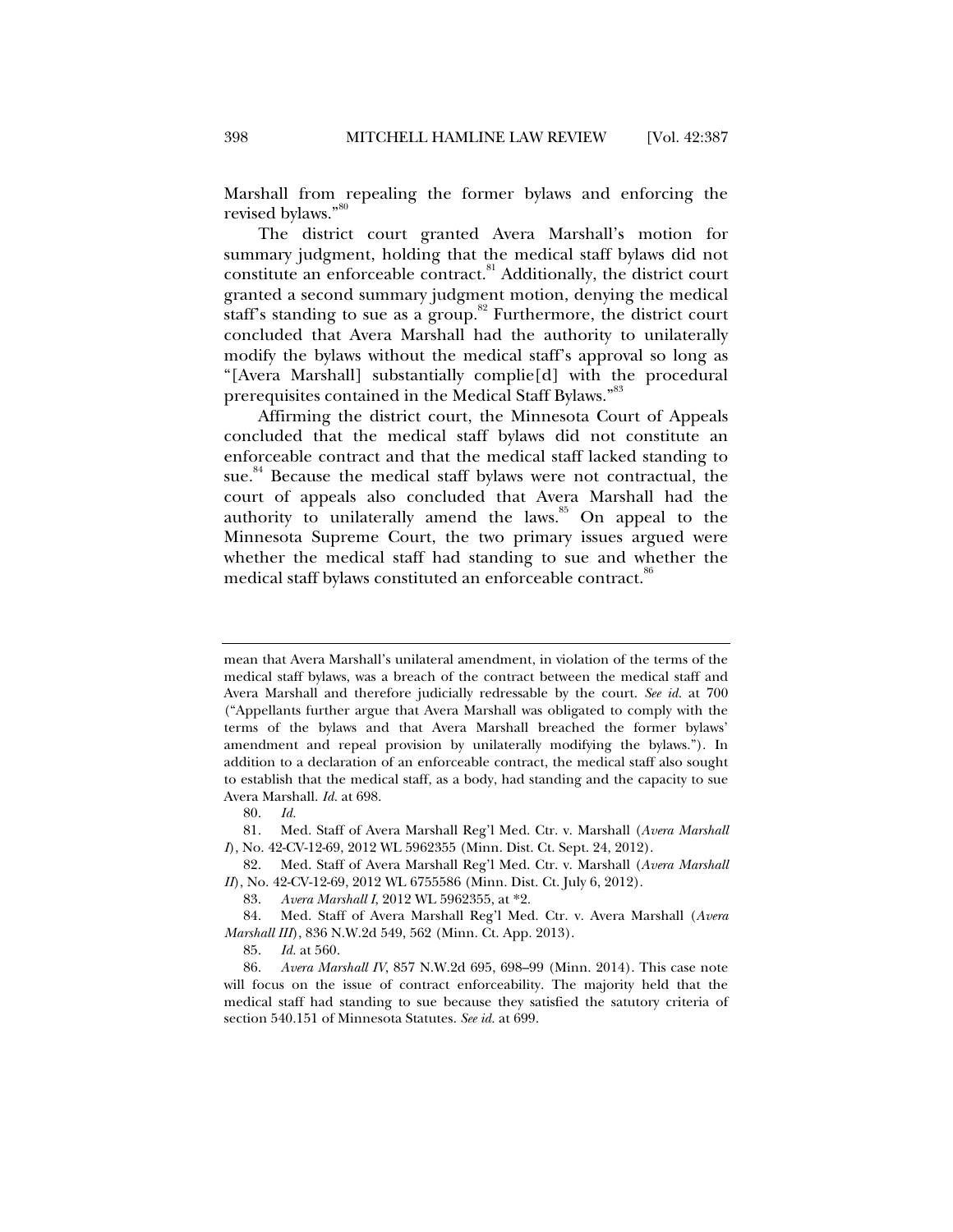Regarding the enforceability issue, the primary question revolved around whether the medical staff bylaws constituted adequate consideration for the purposes of creating an enforceable contract.87 The physicians and medical staff argued that the requisite consideration was each physician's agreement to be bound by the bylaws in return for appointment to Avera Marshall's medical staff.<sup>88</sup> Avera Marshall countered that adopting the bylaws did not constitute adequate consideration because the hospital had a preexisting legal duty to adopt such bylaws in accordance with Minnesota Administrative Rules.<sup>89</sup> Ultimately, the supreme court reversed the court of appeals' decision, holding that the former medical staff bylaws constituted an enforceable contract and, therefore, that Avera Marshall could not unilaterally amend the bylaws. $\frac{90}{20}$ 

# *B. Rationale of the Minnesota Supreme Court Decision*

The majority grounded its decision on two points of reasoning. First, the majority reasoned that although Minnesota Administrative Rules required the creation of medical staff bylaws, they did not require the bylaws to contain any specific provisions.<sup>5</sup> Thus, the rules set only the minimum requirements for adopting bylaws.<sup>92</sup> Following this conclusion, the court stated that "[b]ylaws which *exceed* the minimum standards required under state law satisfy the consideration requirement.<sup>"93</sup> Therefore, the court concluded that although the hospital had a preexisting obligation to adopt medical staff bylaws, that obligation was not dispositive with regard to whether the adopted bylaws provided the basis for an enforceable contract.<sup>94</sup>

Second, because the hospital's obligation to adopt medical staff bylaws was not dispositive, the court then considered whether

 <sup>87.</sup> *Id.* at 700.

 <sup>88.</sup> *Id.*

 <sup>89.</sup> *Id.*; s*ee also* MINN. R. 4640.0800, subpart 2 (2013) (requiring that a hospital's medical staff shall "formulate and, with the approval of the governing body, adopt bylaws, rules, regulations, and policies for the proper conduct of its work").

 <sup>90.</sup> *Avera Marshall IV*, 857 N.W.2d at 704.

 <sup>91.</sup> *Id.* at 702.

 <sup>92.</sup> *Id.*

 <sup>93.</sup> *Id.* (citing Dallon, *supra* note 13, at 647).

 <sup>94.</sup> *Id.*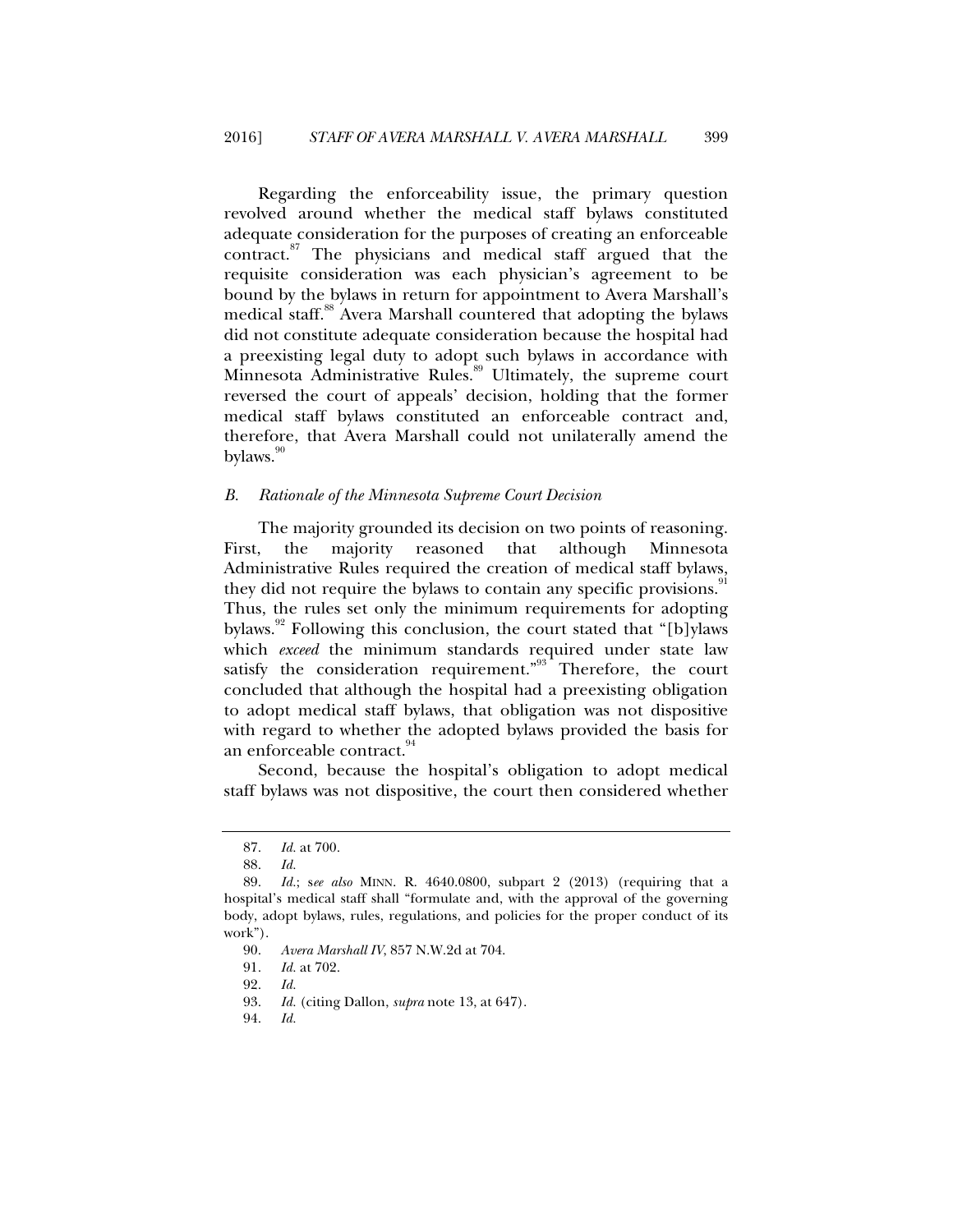the specific facts of the case demonstrated suitable consideration regarding the bylaws.<sup>95</sup> The central point of the court's rationale was the hospital's requirement that each physician agree to be bound by the medical staff bylaws in return for clinical privileges at the hospital.<sup>96</sup> Importantly, the majority made the clear distinction that the medical staff bylaws did not, in and of themselves, generate adequate consideration.<sup>97</sup> Rather, consideration arose because "with the appointment of each member to the Medical Staff . . . each member of the Medical Staff agreed to be bound by the medical staff bylaws and Avera Marshall agreed to let each member of the Medical Staff practice at its hospital."<sup>98</sup> The consideration provided by each member of the medical staff was his or her agreement to be bound by the medical staff bylaws.<sup>99</sup> Avera Marshall provided practicing privileges to each member in return for his or her agreement to be bound by the bylaws.<sup>100</sup> Since Avera Marshall and the members of its medical staff both "voluntarily assumed obligations on the condition of an act or forbearance on the part of the other," the requisite element of consideration was satisfied.<sup>101</sup>

Responding to the dissent's claim that a preexisting legal duty requires hospitals to impose and abide by medical staff bylaws, $102$ the majority stated that, while Avera Marshall may have had a preexisting duty to formulate medical staff bylaws, such a duty did not translate to a preexisting legal duty to grant a particular physician practicing privileges at its hospital.<sup>103</sup> Thus, the court

 103. *Id.* at 703 n.6 (majority opinion) ("The dissent, however, fails to explain how, before the appointment of each member to its medical staff, Avera Marshall was under a preexisting legal duty to allow that particular physician to practice at its hospital . . . .").

 <sup>95.</sup> *Id.*

<sup>96</sup>*. Id.* at 703.

 <sup>97.</sup> *Id.* at 703 n.6 ("[C]onsideration does not exist simply because the medical staff bylaws exist.").

 <sup>98.</sup> *Id.* 

 <sup>99.</sup> *Id.*

 <sup>100.</sup> *Id.*

 <sup>101.</sup> *Id.* at 703.

 <sup>102.</sup> *Id.* at 706 (Anderson, J., dissenting) ("[T]he Medical Staff was bound by law to formulate bylaws and Avera Marshall had a legal obligation to . . . also adopt bylaws . . . . Consequently, the Medical Staff's and Avera Marshall's fulfillment of their legal obligations . . . was simply the fulfillment of a preexisting legal duty . . . ." (citation omitted)).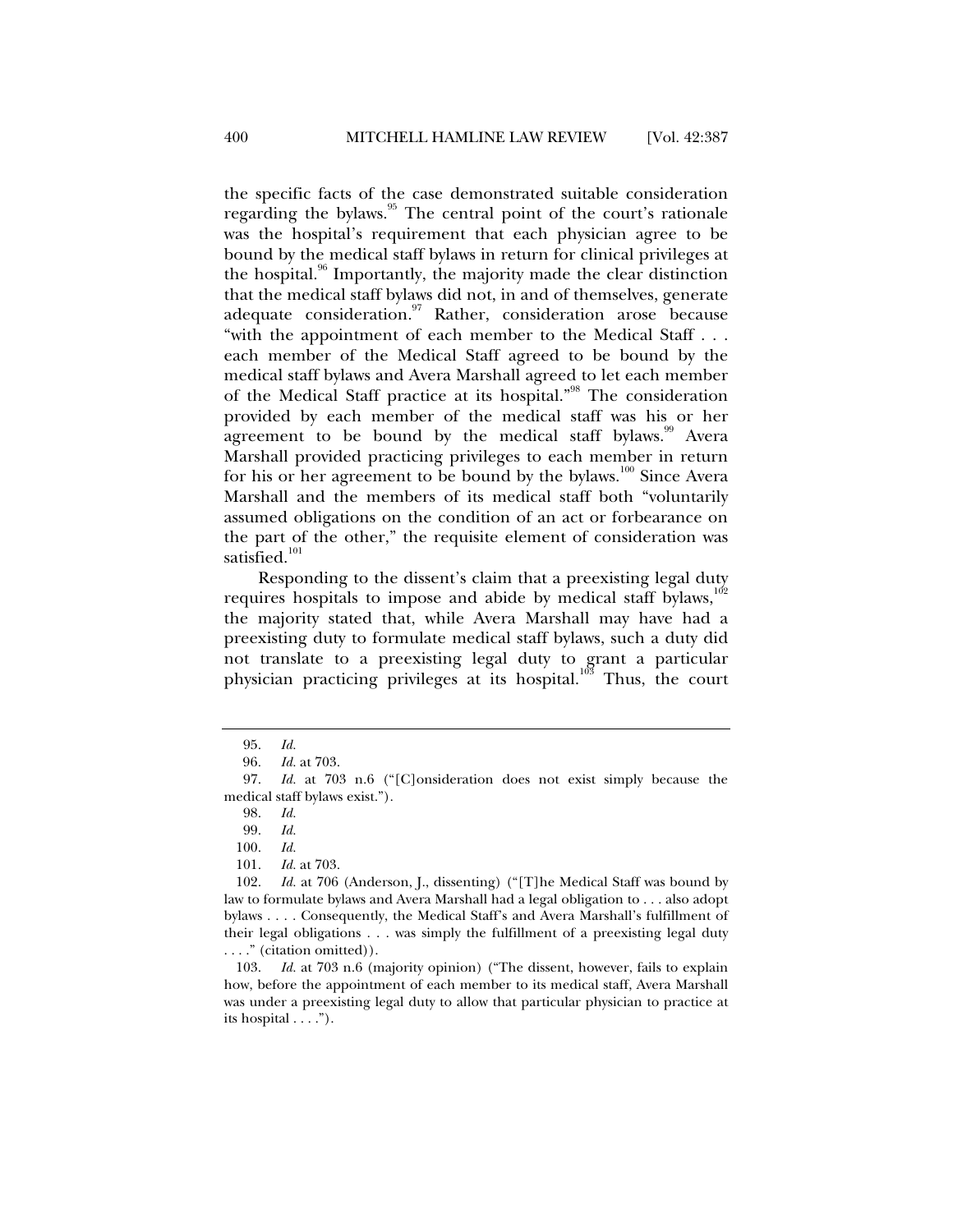ruled that adequate consideration existed.<sup>104</sup> In addition, the court determined that the transaction involved a bargained-for exchange of promises and mutual consent to the exchange because Avera Marshall offered clinical privileges to each member of the medical staff on the condition that they be bound by the medical staff bylaws, and each member of the medical staff accepted the offer of privileges and agreed to be bound by the bylaws. $105$  Therefore, finding all of the requisite elements of a contract, $106$  the court concluded that the medical staff bylaws constituted an enforceable contract.<sup>107</sup>

# *C. Rationale of the Dissent*

The dissent rejected the reasoning of the majority, maintaining that the medical staff bylaws lacked consideration because adoption of the bylaws was simply the "fulfillment of a preexisting legal duty, and thus neither party conferred on the other any more than what the law already required."<sup>108</sup> Although the bylaws may exceed the minimum requirements of state law, the dissent concluded that the bylaws lacked consideration because the relevant Minnesota rule provides broad discretion for the medical staff and hospital to formulate and approve the bylaws.<sup>109</sup> The logic follows that, given the broad discretion granted by the governing state law, it is not clear how the medical staff bylaws exceed the minimum requirements.<sup>110</sup>

In addition, the dissent challenged the majority's framing of the argument in terms of consideration given to each individual physician granted privileges by the hospital.<sup>111</sup> Despite the

 111. *Id.* (pressing the acknowledgment by the majority that "members of the Medical Staff had no ability to change or otherwise alter the bylaws" and stating

 <sup>104.</sup> *Id.* at 703.

 <sup>105.</sup> *Id.*

 <sup>106.</sup> Those elements are: (1) a manifestation of mutual assent, (2) a bargained-for exchange of promises, and (3) consideration. RESTATEMENT (SECOND) OF CONTRACTS § 17 (AM. LAW INST. 1981).

 <sup>107.</sup> *Avera Marshall IV*, 857 N.W.2d at 704.

 <sup>108.</sup> *Id.* at 706 (Anderson, J., dissenting). The dissent also extended its analysis by assessing that Avera Marshall had authority to unilaterally amend the bylaws despite the lack of an enforceable contract. *See id*. at 709–11 (holding that the broad discretion and final authority granted to the board of directors permitted the unilateral amendment of the medical staff bylaws).

 <sup>109.</sup> *Id.* at 706 n.7; MINN. R. 4640.0800 (2013).

 <sup>110.</sup> *Avera Marshall IV*, 857 N.W.2d at 706.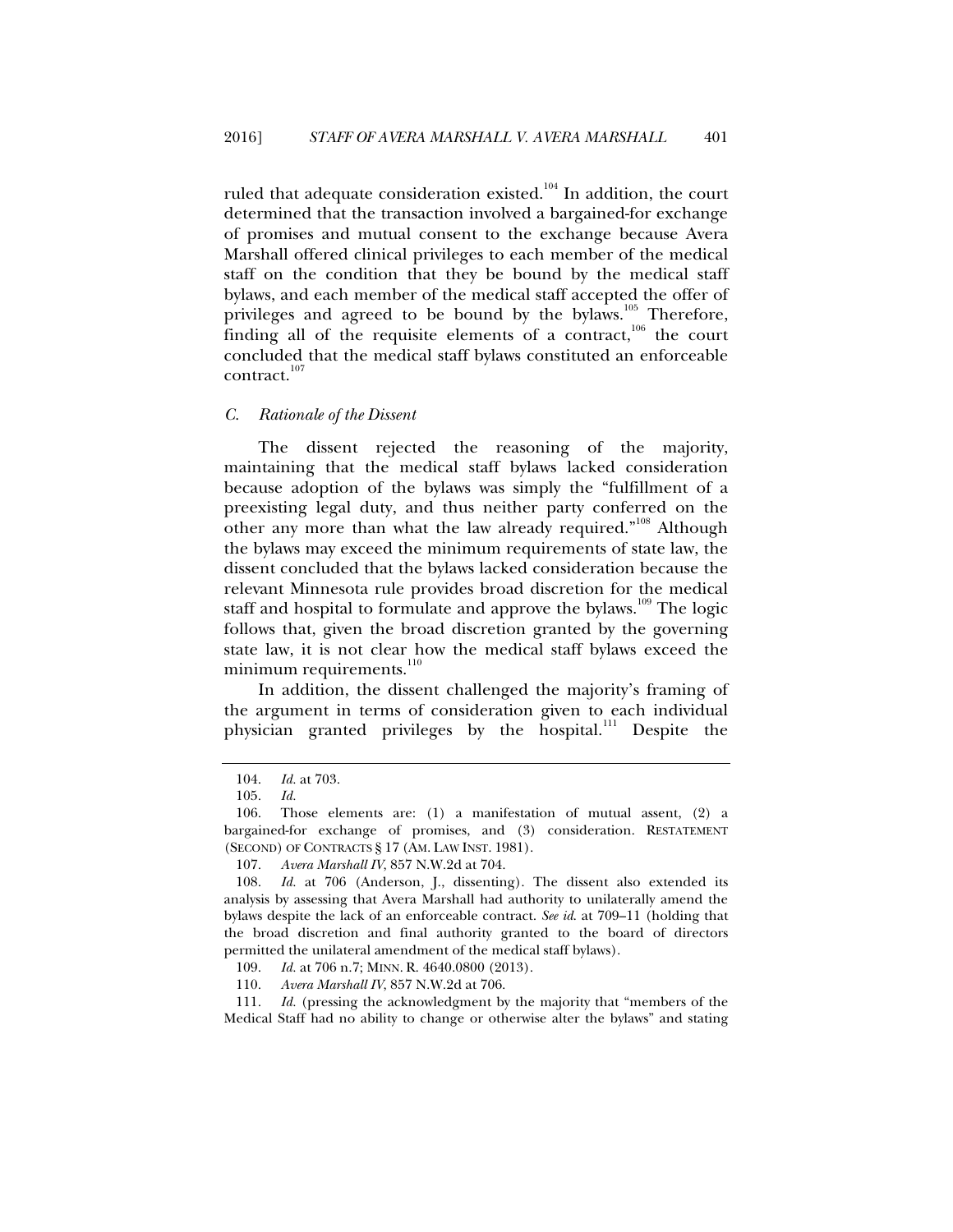majority's insistence that consideration existed because "each member of the Medical Staff agreed to be bound . . . and Avera Marshall agreed to let each member of the Medical Staff practice at its hospital, $n<sup>112</sup>$  the dissent contended that both parties were already under "a preexisting legal duty to perform these functions, and thus, there was no consideration."<sup>113</sup>

Furthermore, the dissent found that, even if consideration existed, the contract was invalid because it lacked mutual assent.<sup>114</sup> There can be no mutual assent where one party clearly manifests intent to not be bound by the present agreement.<sup>115</sup> Thus, where the language of the bylaws expressed a clear intent by Avera Marshall to retain final authority over the hospital and medical staff, it is plain that the board did not intend to be bound by the terms of those bylaws. $116$ 

Additionally, the dissent argued that the medical staff bylaws failed to clearly identify the parties subject to the alleged  $control$ <sup>117</sup> The issue of party identification arises from the ambiguity of the medical staff's arguments, namely, *who* is the party allegedly contracting with Avera Marshall?<sup>118</sup> Is it the medical staff as a whole, or is it each individual medical staff member and Avera Marshall?<sup>119</sup> As the dissent stated, "The problem with the absence of clearly identified parties is that we simply do not know, and cannot know, whether an additional necessary component of contract formation is present here: an objective manifestation of mutual assent. $n^{120}$  Given this ambiguity, the dissent contended that there could not have been objective assent to the contract's essential terms.121 Even if the contracting parties were not ambiguous, the

that "[t]here is no evidence to support the conclusion that the medical staff bylaws are supported by consideration regarding each individual medical staff member").

 <sup>112.</sup> *Id.* at 703 n.6 (majority opinion).

<sup>113.</sup> *Id.* at 706 n.7 (Anderson, J., dissenting).<br>114. *Id.* at 707.

 <sup>114.</sup> *Id.* at 707.

 <sup>115.</sup> *Id.* (citing Hamilton v. Boyce, 234 Minn. 290, 292, 48 N.W.2d 172, 174 (1951); Wells Constr. Co. v. Goder Incinerator Co., 173 Minn. 200, 205, 217 N.W. 112, 114 (1927)).

 <sup>116.</sup> *Id.*

 <sup>117.</sup> *Id.* at 708.

 <sup>118.</sup> *Id.*

 <sup>119.</sup> *Id.*

 <sup>120.</sup> *Id.* (citing 1 RICHARD A. LORD, WILLISTON ON CONTRACTS § 3:2 (4th ed. 2008)).

 <sup>121.</sup> *Id.*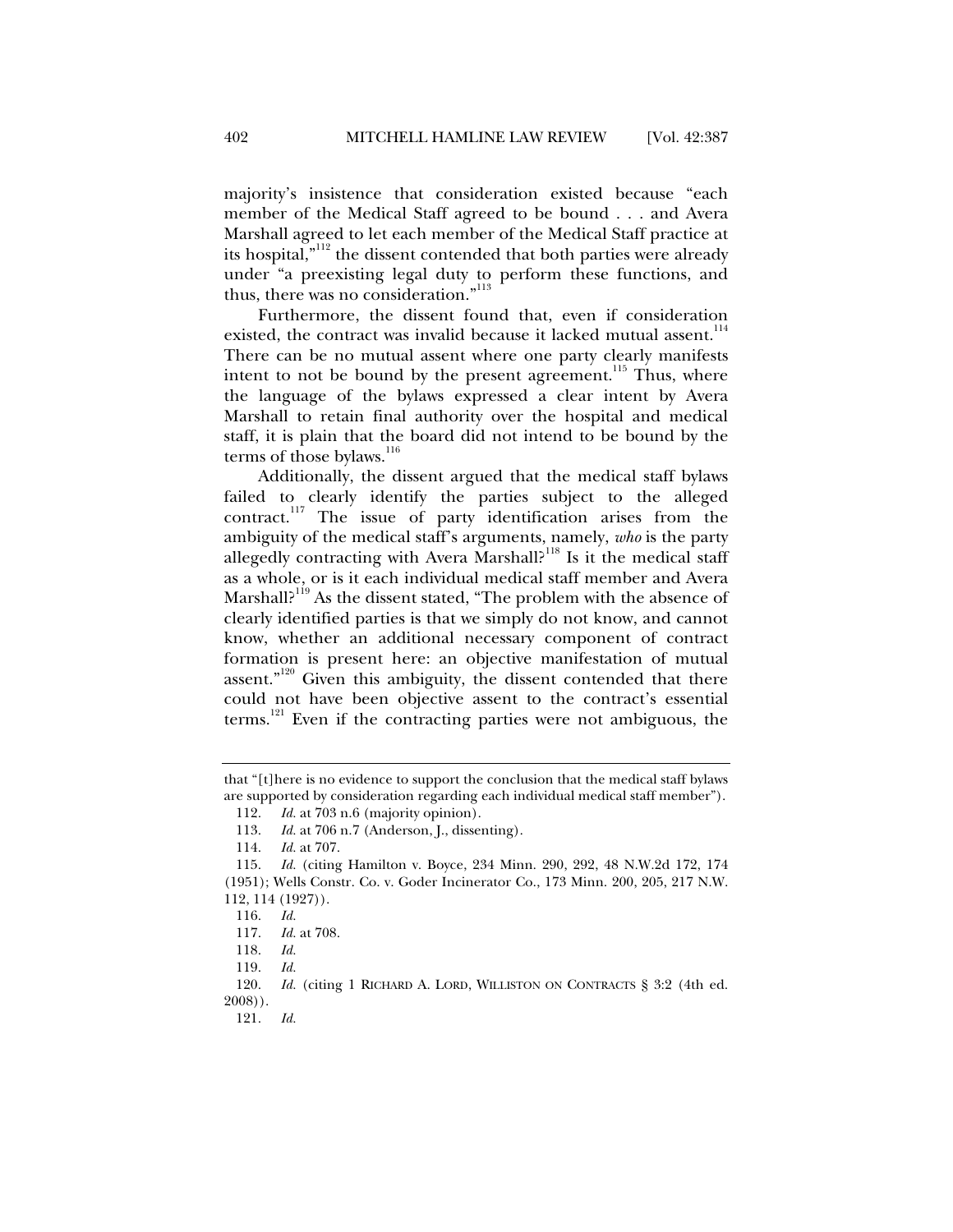dissent argued that the bylaws could not constitute an enforceable contract absent express language "stating that the provisions of the bylaws are enforceable against the hospital."<sup>122</sup>

Following this conclusion that the medical staff bylaws do not constitute a contract, the dissent addressed the final issue on appeal of whether Avera Marshall's governing board had the authority to unilaterally amend the medical staff bylaws.<sup>123</sup> Dismissing the appellants' arguments, the dissent concluded that Avera Marshall had the authority to unilaterally amend the medical staff bylaws.<sup>124</sup> The dissent's conclusion included two primary arguments: (1) the corporate structure of Avera Marshall implied that any authority granted to the medical staff was necessarily derived from the ultimate authority of the governing board and the corporate bylaws, $125$  and (2) Avera Marshall's authority to unilaterally amend the medical staff bylaws was expressly reserved in the medical staff bylaws themselves.<sup>126</sup> Thus, Avera Marshall's unilateral amendment of the medical staff bylaws violated neither a contractual obligation nor the designated bounds of its authority under its internal procedures.

Finally, the dissent appealed to public interest in allowing a hospital's board of directors to address problems within its medical staff "by amending the medical staff bylaws, without fear of prolonged litigation."127 Although a hospital board may not necessarily make the correct decision, it must still be able to act within its authority "when it has expressly reserved ultimate

 <sup>122.</sup> *Id.* at 709.

 <sup>123.</sup> *Id.* ("The appellants, representing the interests of the medical staff, argue that Avera Marshall breached the medical staff bylaws by unilaterally changing the bylaws over the objection of the majority of medical staff members.").

 <sup>124.</sup> *Id.* ("[U]nder the terms of Avera Marshall's corporate bylaws and the medical staff bylaws, the board of directors was authorized to unilaterally amend the medical staff bylaws.").

 <sup>125.</sup> *Id.* ("Any powers supposedly granted to the medical staff under the medical staff bylaws 'must originate from, and be authorized by, the Board pursuant to the Corporate Bylaws.'" (quoting Mahan v. Avera St. Luke's, 621 N.W.2d 150, 155 (S.D. 2001))).

 <sup>126.</sup> *Id.* at 711 ("[T]he authority to unilaterally amend the medical staff bylaws, as stated in the corporate bylaws, was also expressly retained by Avera Marshall in the medical staff bylaws.").

 <sup>127.</sup> *Id.* at 713.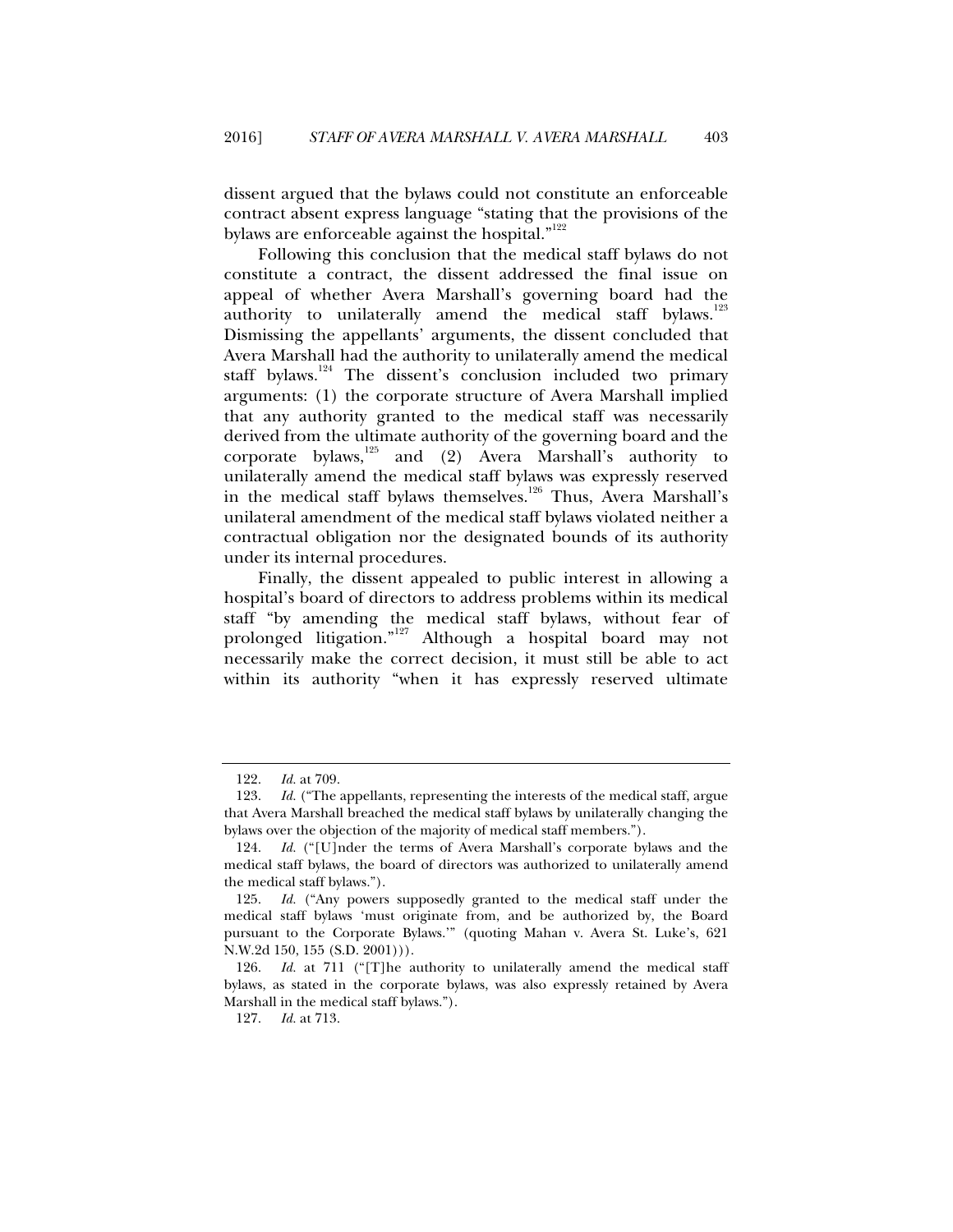authority over the medical staff and determines that doing so is in

#### IV. ANALYSIS

the best interest of the hospital and patient care."<sup>128</sup>

# *A. Lack of Consideration*

Generally, consideration requires one party to voluntarily assume an obligation in return for an act or forbearance by the other party.129 It is well settled that a promise to do something that one is already legally obligated to do does not constitute consideration.130 Accordingly, the majority erred when it determined that there was sufficient consideration to create an enforceable contract between Avera Marshall and its medical staff. $131$ 

Under Minnesota law, a hospital is obligated to appoint a medical staff.<sup>132</sup> Furthermore, the medical staff is required by state law to, "*with the approval of the governing body*, adopt bylaws, rules, regulations, and policies for the proper conduct of its work."<sup>133</sup> Justice Anderson, dissenting in *Avera Marshall*, correctly stated that the rules impose an obligation on a hospital's governing body to not only appoint a medical staff but also adopt bylaws regulating the conduct of that staff.<sup>134</sup> Additionally, state law requires that "all persons admitted to the hospital shall be under the professional care of a member of the medical staff."<sup>135</sup> Hence, physicians administering care to patients at Avera Marshall are required by law to be members of the medical staff and thereby subject to the legally required medical staff bylaws.

The majority erroneously contended that the bylaws exceed the minimum standards required by state law and therefore satisfy

 <sup>128.</sup> *Id.* 

 <sup>129.</sup> *See, e.g.*, U.S. Sprint Commc'ns Co. v. Comm'r of Revenue, 578 N.W.2d 752, 754 (Minn. 1998).

 <sup>130.</sup> *See, e.g.*, Tonka Tours, Inc. v. Chadima, 372 N.W.2d 723, 728 (Minn. 1985) ("[I]f a party did or promised to do what he was already legally obligated to do, there existed no sufficient consideration to support this new promise.").

 <sup>131.</sup> *See Avera Marshall IV*, 857 N.W.2d at 703 (majority opinion).

 <sup>132.</sup> MINN. R. 4640.0700, subpart 2 (2013).

 <sup>133.</sup> *Id.* R. 4640.0800, subpart 2 (emphasis added).

 <sup>134.</sup> *Avera Marshall IV*, 857 N.W.2d at 706 (Anderson, J., dissenting).

 <sup>135.</sup> MINN. R. 4640.0800, subpart 3.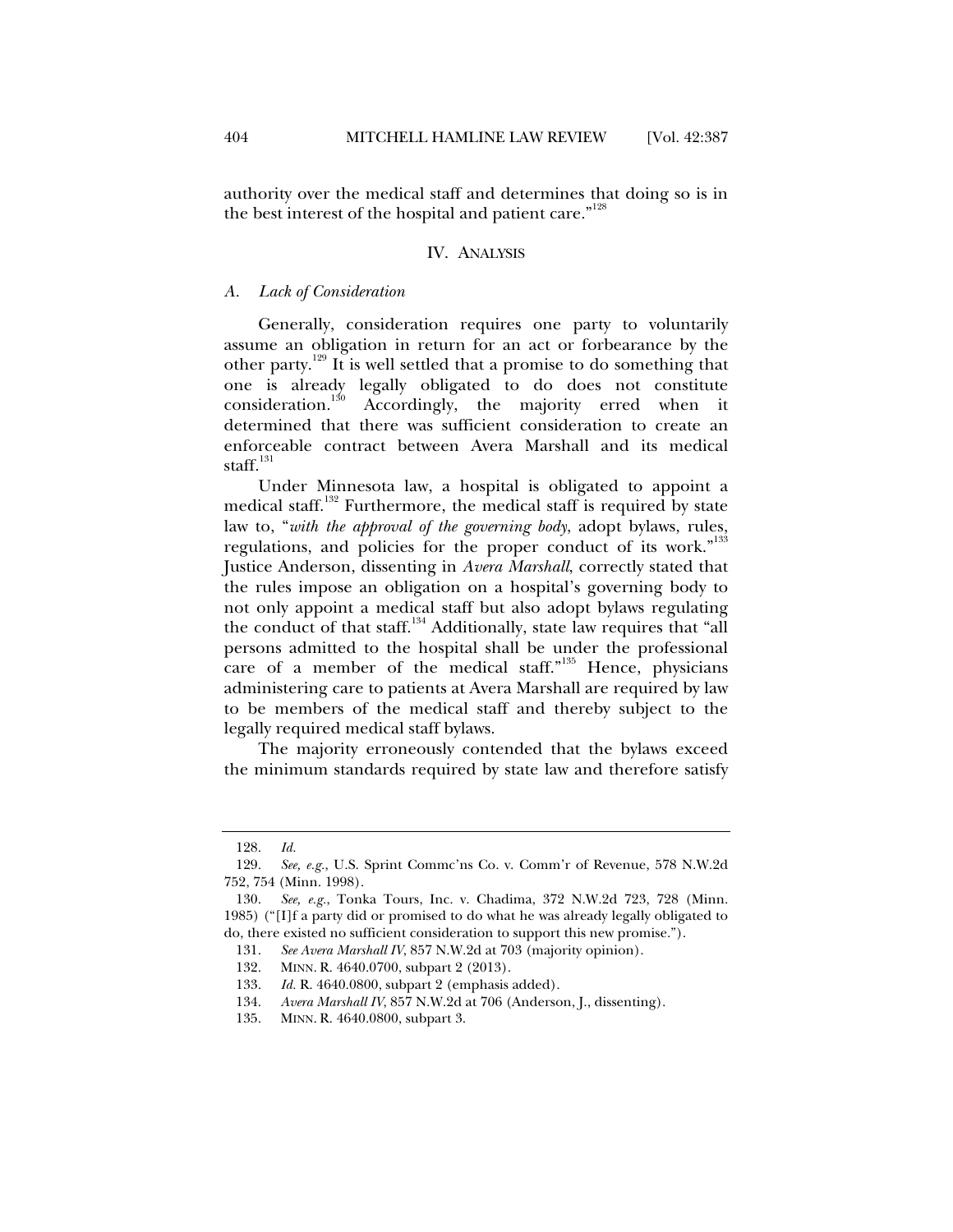the consideration requirement.<sup>136</sup> However, the broad discretion granted to the medical staff in adopting appropriate bylaws obscures how exactly the bylaws could exceed the minimum requirements. Likewise, the inability of the majority to indicate any specific means of exceeding the minimum requirements supports the conclusion that its holding was erroneous.

Another argument is that consideration arises from the hospital's granting of clinical privileges in return for a physician's promise to be bound by the medical staff bylaws.<sup>138</sup> However, this argument overlooks the fact that Avera Marshall is obligated to appoint a medical staff<sup>139</sup> and legally required to place all admitted patients "under the professional care of  $\dots$  the medical staff." These requirements, paired with the legal obligation to adopt bylaws governing the designated medical staff,<sup>141</sup> demonstrate a plain preexisting duty negating any claim of consideration.<sup>142</sup> State law already requires physicians to abide by the medical staff bylaws.143 Furthermore, despite its discretion in granting privileges, Avera Marshall has no discretion in applying the medical staff bylaws to individual physicians.<sup>144</sup> All physicians treating patients in the hospital must be members of the medical staff, and all

- 139. *See* MINN. R. 4640.0700, subpart 2.
- 140. *Id.* R. 4640.0800, subpart 3.
- 141. *Id*. R. 4640.0800, subpart 2.

 <sup>136.</sup> *Avera Marshall IV*, 857 N.W.2d at 702 (majority opinion) ("[B]ylaws which *exceed* the minimum standards required under state law satisfy the consideration requirement." (alteration in original) (quoting Dallon, *supra* note 13, at 647)).

 <sup>137.</sup> *Cf.* O'Byrne v. Santa Monica-UCLA Med. Ctr., 114 Cal. Rptr. 2d 575, 584 (Ct. App. 2001) ("Plaintiff does not explain precisely how the Bylaws are more expansive and comprehensive than those provided for by law, in light of the broad discretion given the medical staff to adopt appropriate bylaws.").

 <sup>138.</sup> *Avera Marshall IV*, 857 N.W.2d at 703 ("[F]ocusing solely on Avera Marshall's preexisting duty to adopt medical staff bylaws completely ignores the fact that, before a doctor can be granted privileges at the hospital, the doctor must agree to abide by the medical staff bylaws.").

 <sup>142.</sup> *O'Byrne*, 114 Cal. Rptr. 2d at 583 (finding no consideration where state law required a medical center to appoint medical staff, required medical staff to adopt bylaws, and required medical staff to abide by those bylaws).

 <sup>143.</sup> *See* MINN. R. 4640.0800, subparts 1–2. By requiring medical staff to adopt bylaws governing the "proper conduct of its work," the statute implicitly requires them to abide by said bylaws. *Id.* 

 <sup>144.</sup> *See id.*; *see also Avera Marshall IV*, 857 N.W.2d 695, 700 (Minn. 2014) ("Avera Marshall maintains that it adopted the medical staff bylaws because it had a preexisting legal duty to do so under Minnesota administrative rules and Avera Marshall's own bylaws.").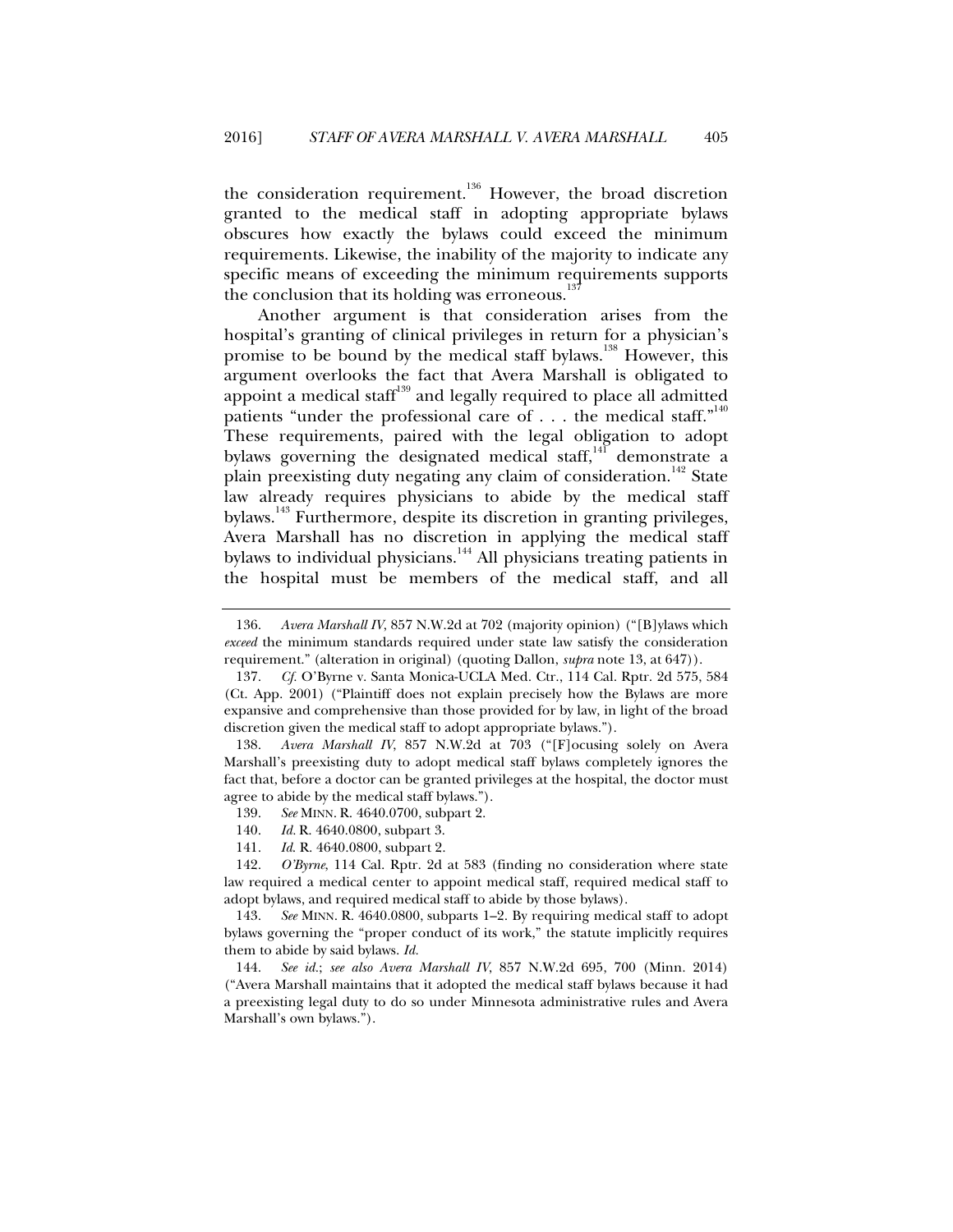members of the medical staff must abide by the medical staff bylaws.145 Thus, physicians joining the medical staff have a preexisting legal duty to abide by medical staff bylaws, regardless of any specific request by Avera Marshall. In the face of a clear preexisting legal duty, it is evident that the medical staff bylaws lack the requisite consideration necessary to forge an enforceable contract.

# *B. Lack of Mutual Assent*

Contract formation requires mutual assent among the parties to the contract's essential terms.<sup>146</sup> Thus, where a party expresses clear intent not to be bound by the terms of a contract, there is no mutual assent.<sup>147</sup> Specifically, where an element of mutual assent, such as an offer, provides express language reserving an unrestrained discretion to one party, a binding contract cannot arise from it.<sup>148</sup> Mutual assent and a party's intent are assessed under an objective standard.<sup>149</sup>

One of the express purposes of Avera Marshall's medical staff bylaws is "[t]o provide a means whereby issues concerning the Medical Staff and Medical Center [could] be directly discussed . . . with the understanding that the Medical Staff [was] *subject to the ultimate authority of the Board of Directors*."150 Indeed, the explicit language of the medical staff bylaws as they apply to the disputed amendment and repeal process states that the entire process is "'subject to approval by a majority vote of [the board]' and could not 'supersede the general authority of [the board] as set forth in

 <sup>145.</sup> *See* MINN. R. 4640.0800, subpart 2.

 <sup>146.</sup> SCI Minn. Funeral Servs., Inc. v. Washburn-McReavy Funeral Corp., 795 N.W.2d 855, 864 (Minn. 2011) (citing Hy-Vee Food Stores, Inc. v. Minn. Dep't of Health, 705 N.W.2d 181, 185 (Minn. 2005)).

 <sup>147.</sup> *See* Hamilton v. Boyce, 234 Minn. 290, 292, 48 N.W.2d 172, 174 (1951) (citing Tyra v. Cheney, 129 Minn. 428, 152 N.W. 835 (1915)) (holding that no contract is formed where one party is aware that the other party does not intend to be bound by the written instrument).

 <sup>148.</sup> Grenier v. Air Express Int'l Corp., 132 F. Supp. 2d 1198, 1201 (D. Minn. 2001) (finding no contract where an offer contained an express reservation of discretion regarding the definition of a contractual term).

 <sup>149.</sup> Anderson Mktg., Inc. v. Maple Chase Co., 241 F.3d 1063, 1063 (8th Cir. 2001) (applying Minnesota law); Cederstrand v. Lutheran Bhd., 263 Minn. 520, 532, 117 N.W.2d 213, 221 (1962).

 <sup>150.</sup> *Avera Marshall IV*, 857 N.W.2d 695, 697 (Minn. 2014) (alteration in original) (emphasis added).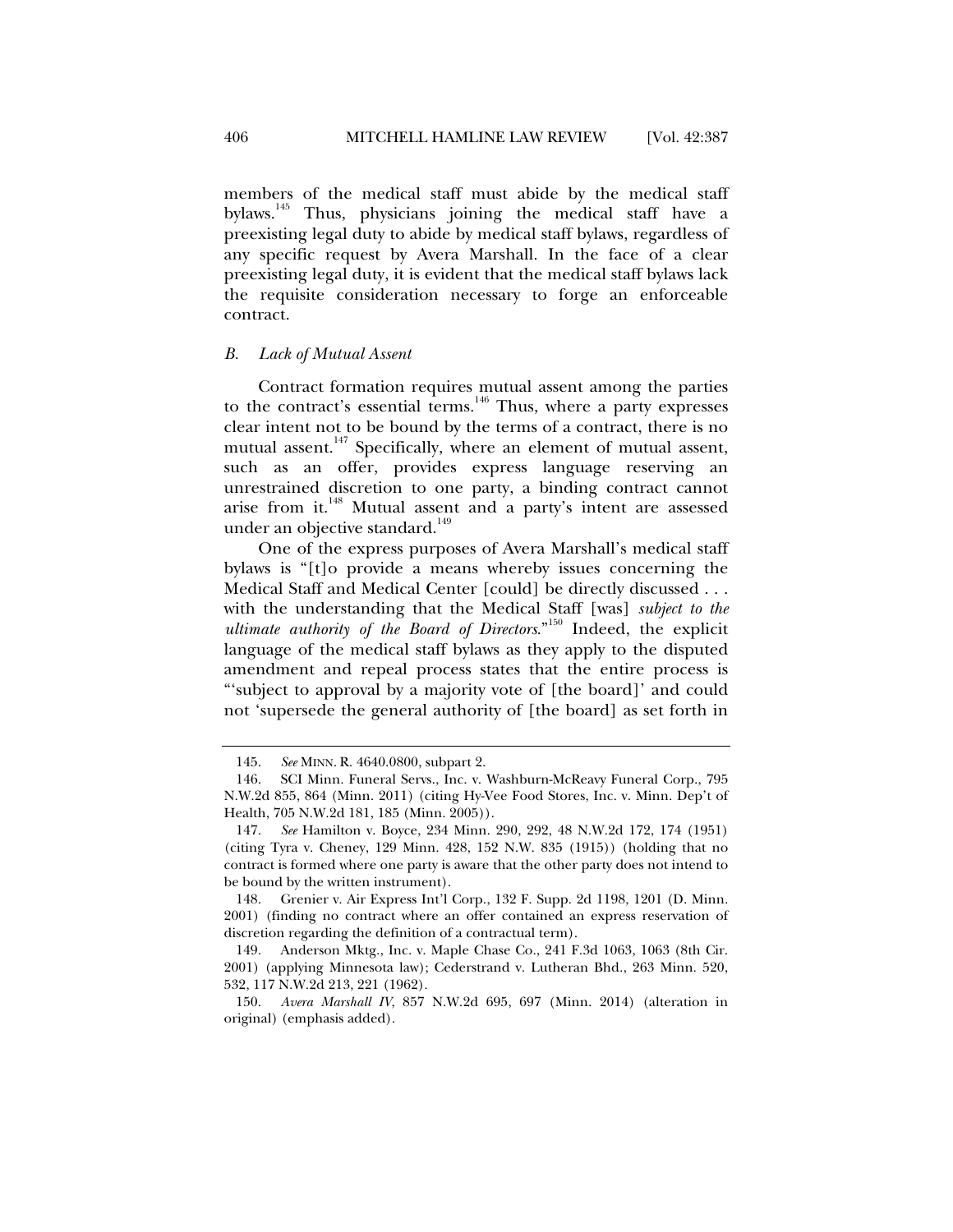its corporate bylaws or applicable common law or statutes.'"<sup>151</sup> This plain language indicates an objective intent that Avera Marshall did not intend to be bound by the bylaws.152 Furthermore, where the medical staff bylaws, an alleged contract, unambiguously reserve final authority in one party, it stretches the bounds of logic to claim that such a party intended to be contractually bound by those bylaws.<sup>153</sup>

Considered in tandem with the general public policy considerations present in this case, $154$  the express reservation of discretionary authority by the hospital's governing board supports an unambiguous interpretation that no contract arises from the medical staff bylaws. In fact, the governing board's legal and ethical responsibility to ensure high standards of patient care establishes a clear contextual backdrop from which one may objectively ascertain intent to retain discretionary control over the administrative procedures of its medical staff.<sup>155</sup> Sound case law, express language, and contextual background all support the conclusion that Avera Marshall manifested an objective intent not to be bound by the medical staff bylaws.

Furthering such an interpretation is the fact that some courts have distinguished between medical staff bylaws and hospital bylaws created by the hospital's governing board, noting that staff bylaws may be less likely to create contractual rights.<sup>156</sup> In this case, a level of bifurcated authority is evident in the specific language of the

154. *See infra* Part IV.C.

 <sup>151.</sup> *Id.* (alteration in original).

 <sup>152.</sup> *Cf.* Munoz v. Flower Hosp., 507 N.E.2d 360, 365 (Ohio Ct. App. 1985) (concluding that a hospital did not intend to be bound by staff bylaws where the preamble of staff bylaws stated that the bylaws were "subject to the ultimate authority of the applicable governing bodies").

 <sup>153.</sup> *See id.*; *see also* Talwar v. Catholic Healthcare Partners, 258 F. App'x 800, 805 (6th Cir. 2007) ("The self-declared purpose of the Bylaws and Credentials Manual is to protect the best interests of patients, regulate activities of the medical staff, and insure the provision of quality medical care for the hospital's patients, not to declare or create contractual rights of individual members of the medical staff.").

 <sup>155.</sup> *See infra* Part IV.C (exploring the law governing the liability of hospitals for substandard patient care).

 <sup>156.</sup> *See* Gonzalez v. San Jacinto Methodist Hosp., 880 S.W.2d 436, 438–40 (Tex. App. 1994) (holding that plaintiff-physician could not have vested rights arising from medical staff bylaws); *see also* Tredrea v. Anesthesia & Analgesia, P.C., 584 N.W.2d 276, 284–87 (Iowa 1998) (distinguishing hospital bylaws from medical staff bylaws).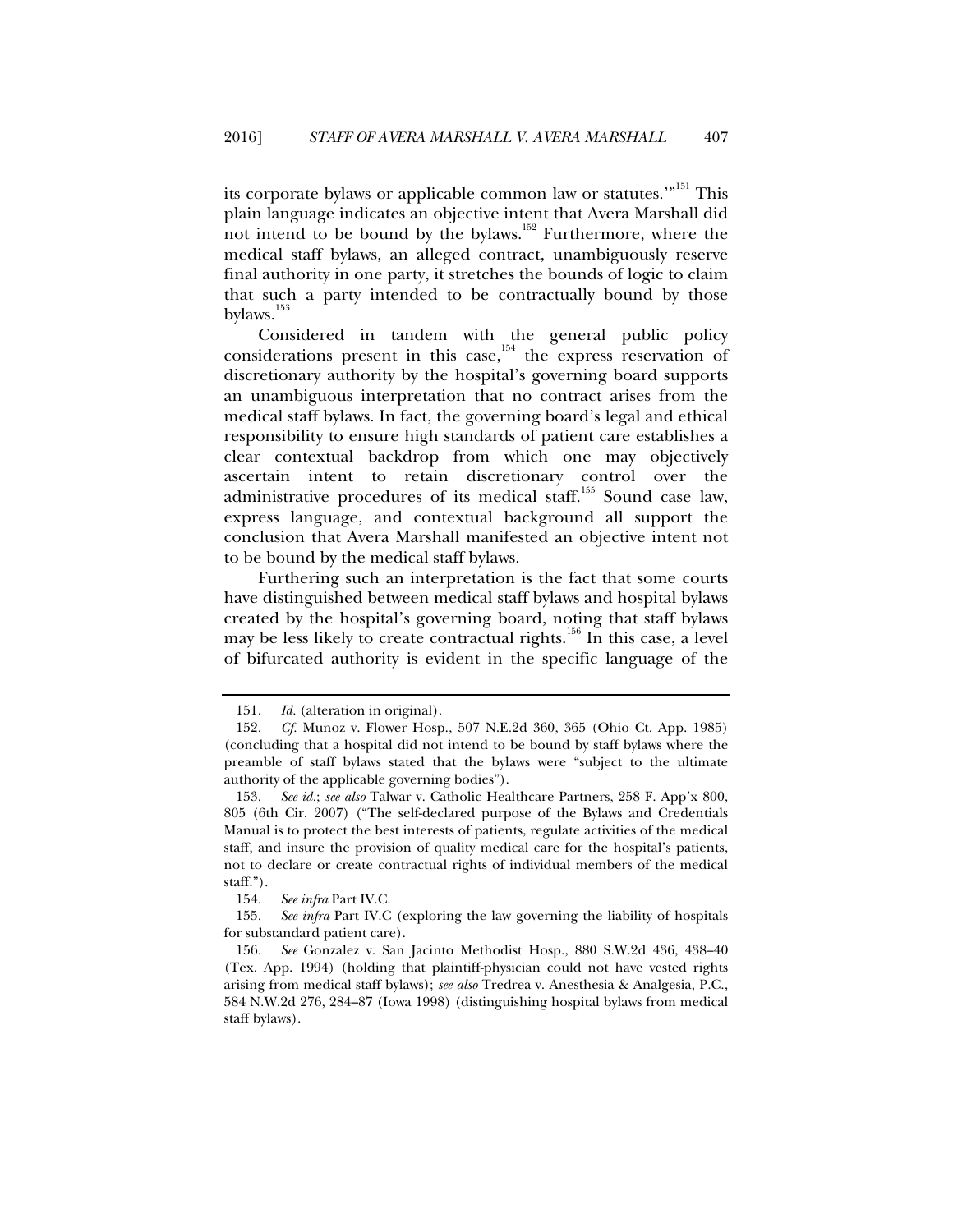bylaws, stating that the amendment and repeal process laid out in the medical staff bylaws cannot "'supersede the general authority of [the board]' . . . .  $n^{157}$  The language of the bylaws themselves directly implies a two-tiered structure wherein the governing board maintains control over and above the bylaws. Therefore, given the express language of Avera Marshall's medical staff bylaws and the apparent intent not to be bound to the bylaws, the better holding appears to be that there can be no mutual assent and thus no contractual rights arising from the bylaws.<sup>158</sup>

While the dissent did present a secondary argument contesting the element of mutual assent based on the difficulty of identifying the parties in the contract, $159$  that argument ultimately fell flat. The dissent's position hinged on the question of whether Avera Marshall's opposite party in the purported contract is the medical staff as a whole or each individual medical staff member.<sup>160</sup> Setting aside the issue of whether the medical staff as a body has standing to sue,<sup>161</sup> the facts of the present case do not support the dissent's claim of party ambiguity. The facts evidence that, regardless of the capacity or status of the medical staff as a whole, the purported contract under dispute arose between Avera Marshall and each individual member of the medical staff with privileges at the hospital.<sup>162</sup> Avera Marshall offered the individual members privileges as part of their agreement to be bound by the medical staff bylaws.<sup>163</sup> In general, most jurisdictions acknowledge the individual physician as an identifiable party when considering

 <sup>157.</sup> *Avera Marshall IV*, 857 N.W.2d 695, 697 (Minn. 2014) (alteration in original).

 <sup>158.</sup> *See* Munoz v. Flower Hosp., 507 N.E.2d 360, 365 (Ohio Ct. App. 1985) (asserting that a trial court could reasonably conclude that staff bylaws did not constitute a contract where the hospital expressed clear intent not to be bound by the bylaws).

 <sup>159.</sup> *Avera Marshall IV*, 857 N.W.2d at 708 (Anderson, J., dissenting) ("There is another problem with the appellants' argument that the medical staff bylaws constitute a contract—namely, *who* are the parties to the contract?").

 <sup>160.</sup> *See id.*

 <sup>161.</sup> *See id.* at 700 (majority opinion) (recognizing the medical staff's "capacity to sue and be sued under Minnesota law").

 <sup>162.</sup> *See id.* at 702–03 ("The record in this case indicates that Avera Marshall formed a contractual relationship with each member of the Medical Staff upon appointment. Avera Marshall offered privileges to each member of the Medical Staff, so long as the Medical Staff member agreed to be bound by the medical staff bylaws  $\dots$ .").

 <sup>163.</sup> *See id.*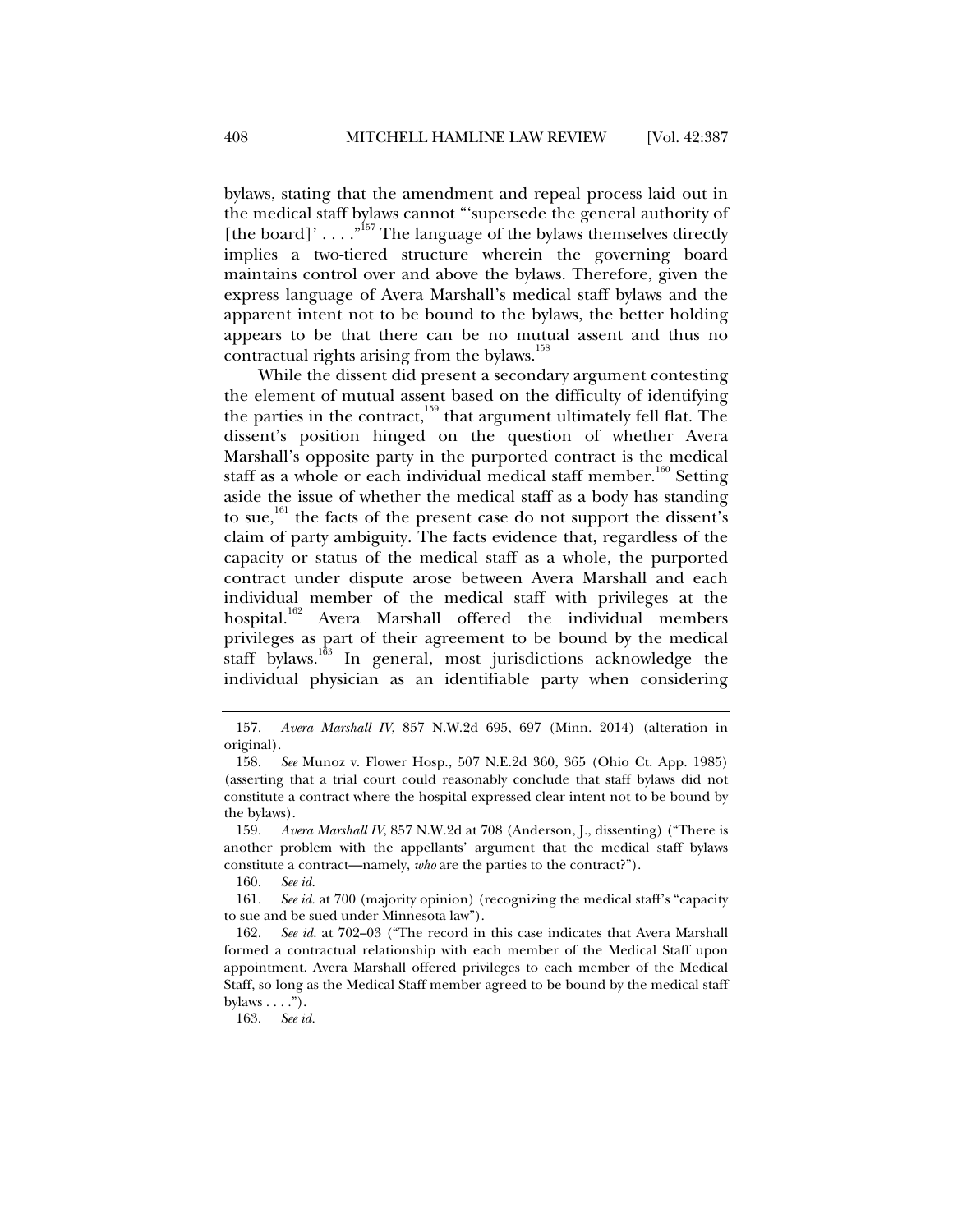medical staff bylaws as an enforceable contract.<sup>164</sup> However, this plain recognition of the individual physicians as parties to the alleged contract does not preclude the ultimate conclusion that consideration is lacking.<sup>165</sup> As previously stated, the formation of a contract requires both mutual assent *and* consideration.<sup>166</sup> Thus, although the parties may be readily identifiable, and assuming arguendo the bylaws satisfy the element of mutual assent, $167$  a clear<br>lack of consideration may still proclude contrast formation  $168$ lack of consideration may still preclude contract formation.

# *C. Public Policy Considerations*

Another pressing concern overlooked by the majority is the potentially chilling effect that this ruling may have on the ability of a hospital's governing body to effectively manage its medical staff and ensure optimal patient care.<sup>169</sup> Bearing the ultimate

 <sup>164.</sup> *See, e.g.*, Janda v. Madera Cmty. Hosp., 16 F. Supp. 2d 1181, 1184 (E.D. Cal. 1998) (compiling cases from across the nation and concluding that "the majority of jurisdictions have held that hospital bylaws, when approved and adopted by the governing board, are a binding and enforceable contract between the hospital and physicians"); *see also* Williams v. Univ. Med. Ctr. of S. Nev., 688 F. Supp. 2d 1134, 1142 (D. Nev. 2010) ("The physician makes an offer to become a member of the hospital staff by applying for privileges at the hospital. The hospital and staff accept that offer by granting the physician privileges.").

 <sup>165.</sup> *See* O'Byrne v. Santa Monica-UCLA Med. Ctr., 114 Cal. Rptr. 2d 575, 584 (Ct. App. 2001) (acknowledging implicitly the status of an individual physician as a party in an alleged contract formed by medical staff bylaws but finding no enforceable contract for want of consideration); Egan v. St. Anthony's Med. Ctr., 244 S.W.3d 169, 174 (Mo. 2008) (finding no contract between individual physician and hospital under medical staff bylaws due to lack of consideration from the hospital, which had a preexisting duty under state regulation to conform to the bylaws).

 <sup>166.</sup> *See supra* note 7 and accompanying text.

 <sup>167.</sup> However, as addressed earlier, mutual assent is absent in this case due to the express intent of Avera Marshall not to be bound by the medical staff bylaws. *See supra* Part IV.B.

 <sup>168.</sup> *See supra* Part IV.A; *see also Avera Marshall IV*, 857 N.W.2d at 701 (citing RESTATEMENT (SECOND) OF CONTRACTS § 17 (AM. LAW INST. 1981)) ("A contract is formed when two or more parties exchange bargained-for promises, manifest mutual assent to the exchange, and support their promises with consideration.").

 <sup>169.</sup> *See Avera Marshall IV*, 857 N.W.2d at 712–13 (Anderson, J., dissenting) ("[A] hospital's board of directors must be allowed to amend medical staff bylaws when it has expressly reserved ultimate authority over the medical staff and determines that doing so is in the best interest of the hospital and patient care."); *see also* Brief of Amici Curiae Minnesota Hospital Ass'n & American Hospital Ass'n at 5, *Avera Marshall III*, 836 N.W.2d 549 (Minn. Ct. App. 2013) (No. A12-2117),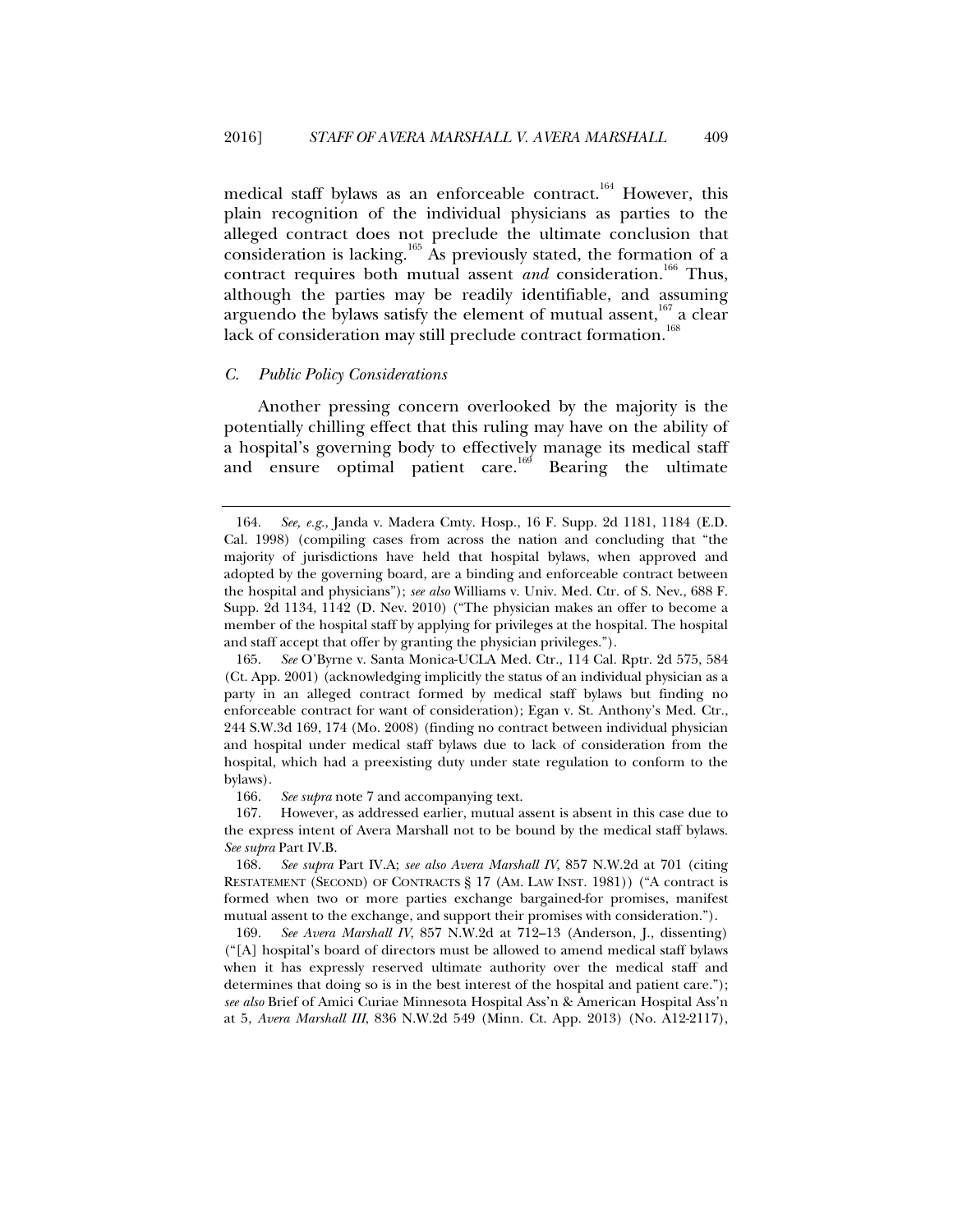responsibility for the quality of patient care,<sup>170</sup> the governing authority of a hospital must be able to aggressively respond to potential lapses in the quality of care provided by its medical staff.<sup>171</sup> Contrary to this necessity, the majority opinion generated a potentially harmful expansion of a medical staff's autonomy from a hospital's governing body. $172$ 

Under Minnesota law, the hospital bears significant responsibility for the safety and well-being of its patients. $173$ Although individual physicians are certainly held liable for their own negligent actions, hospitals may also carry independent liability for their part in granting privileges to an allegedly incompetent physician.<sup>174</sup> In light of the hospital's substantial liability in the event of substandard patient care, a reasonable interpretation of the law concerning hospital administration and accountability as applied in recent decades manifests public policy

 172. *See* Brian M. Peters & Robin Locke Nagele, *Promoting Quality Care & Patient Safety: The Case for Abandoning the Joint Commission's "Self-Governing" Medical Staff Paradigm*, 14 MICH. ST. U. J. MED. & L. 313, 317–18 (2010) ("[T]he notional concept of medical staff 'self-governance,' or autonomy from the governing body, too often results in a paralytic environment characterized by the governing body either avoiding or inadequately pursuing aggressive compliance with Quality/Safety standards.").

 173. *See Larson*, 738 N.W.2d at 313 (adopting common law claim of negligent credentialing); *see also* Sylvester v. Nw. Hosp. of Minneapolis, 236 Minn. 384, 387– 90, 53 N.W.2d 17, 19–21 (1952) (holding that a hospital owes a direct duty of care to patients to protect them from harm by third persons); Mulliner v. Evangelischer Diakonniessenverein of Minn. Dist. of German Evangelical Synod of N. Am., 144 Minn. 392, 394, 175 N.W. 699, 699–700 (1920) (recognizing the duty of a hospital to provide its patients with as sufficient a number of attendants as the safety of the patients may require).

174. *See Larson*, 738 N.W.2d at 313.

<sup>2013</sup> WL 10123966, at \*5 ("Because hospital boards—not medical staffs—bear ultimate responsibility for the hospital's accomplishment of its mission, hospital boards must be able to exercise their authority to meet that responsibility." (footnote omitted)).

 <sup>170.</sup> *See* Larson v. Wasemiller, 738 N.W.2d 300, 313 (Minn. 2007) (recognizing the tort of negligent credentialing and thereby holding that a hospital can be held liable for substandard care arising from negligent monitoring of the competence and conduct of physicians granted privileges by the hospital).

 <sup>171.</sup> *See* DEAN M. HARRIS, CONTEMPORARY ISSUES IN HEALTHCARE AND ETHICS 133–34 (2d ed. 2003) ("Human lives are at stake, and the governing board must be given discretion in its selection so it can be confident in the competence and moral commitment of its staff." (quoting Sosa v. Val Verde Mem'l Hosp., 437 F.2d 173, 177 (5th Cir. 1971))).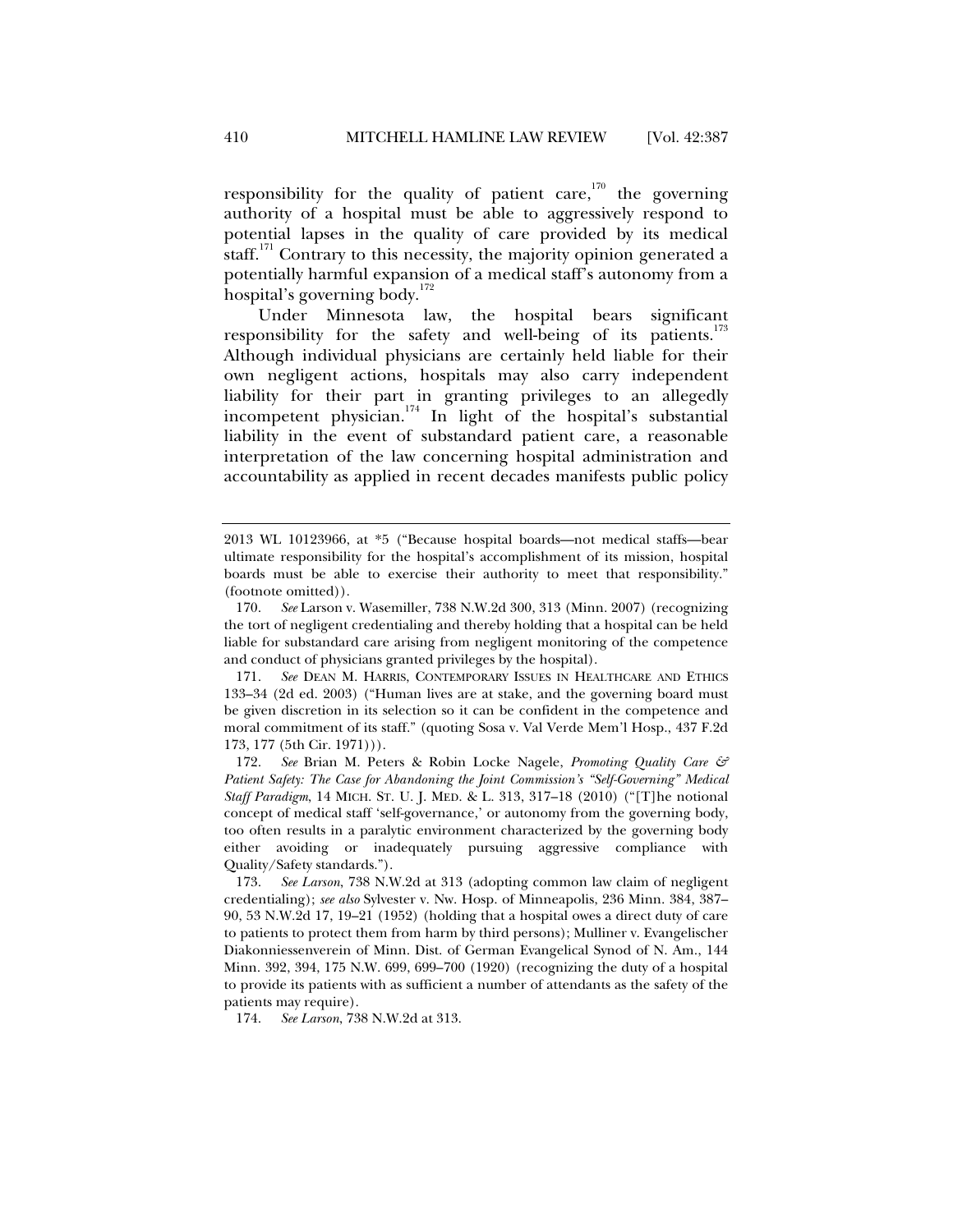considerations that strongly counter the conclusions of the majority opinion.175 In so many words, the prevailing trend of hospital liability demonstrates a purpose and intent to identify hospitals and their administrative bodies as primary actors in credentialing physicians and ensuring safe, quality patient care.<sup>176</sup> Yet, the majority's decision in the present case undermines this purpose by potentially exposing hospitals to costly and disruptive litigation, placing governing boards in a catch-22: either aggressively respond to a physician's ineffective care and face litigation from medical staff members or handle ineffective physicians cautiously and risk patients suing for negligent credentialing.<sup>177</sup> By ruling as it did, the majority put forth a body of law that, when viewed in its broader context, simultaneously reproaches hospitals for failing to act against incompetent physicians while restricting the means by which hospitals may uphold their legal duty to act.

In ruling that the medical staff bylaws were an enforceable contract, $178$  the majority decision effectively quashed the hospital governing board's ability to unilaterally amend the medical staff bylaws and thereby reinforced an outdated model of medical staff

 177. *See* Elisabeth Belmont et al., *Quality in Action: Paradigm for a Hospital Board-Driven Quality Program*, 4 J. HEALTH & LIFE SCI. L. 95, 128–29 (2011) ("Concern over the cost and disruption of such [physician] litigation can deter hospitals that otherwise would be more proactive in taking action against individual physicians based on quality concerns.").

178. *Avera Marshall IV*, 857 N.W.2d 695, 704 (Minn. 2014).

 <sup>175.</sup> Brief of Amici Curiae Minnesota Hospital Ass'n & American Hospital Ass'n, *supra* note 169, at 6 ("A decision in this case that diminished the authority of a hospital board to manage the affairs of the hospital . . . would run contrary to public policy regarding hospital administration and accountability as it has developed over the last forty years.").

 <sup>176.</sup> The trend pervades not only Minnesota, but also the nation as a whole. *See, e.g.*, Fridena v. Evans, 622 P.2d 463, 466–67 (Ariz. 1980) (upholding the liability of a hospital for negligent supervision of the competence of its medical staff); *Larson*, 738 N.W.2d at 313; Bost v. Riley, 262 S.E.2d 391, 395–96 (N.C. Ct. App. 1980) (recognizing the duty of a hospital to "make a reasonable effort to monitor and oversee the treatment which is prescribed and administered by physicians practicing at the facility"); Thompson v. Nason Hosp., 591 A.2d 703, 708 (Pa. 1991) (adopting a doctrine of corporate negligence under which "the hospital is liable if it fails to uphold the proper standard of care owed the patient, which is to ensure the patient's safety and well-being while at the hospital"); Pedroza v. Bryant, 677 P.2d 166, 168–70 (Wash. 1984) (holding that a hospital owes an independent duty to patients to supervise the medical treatment provided by members of its medical staff).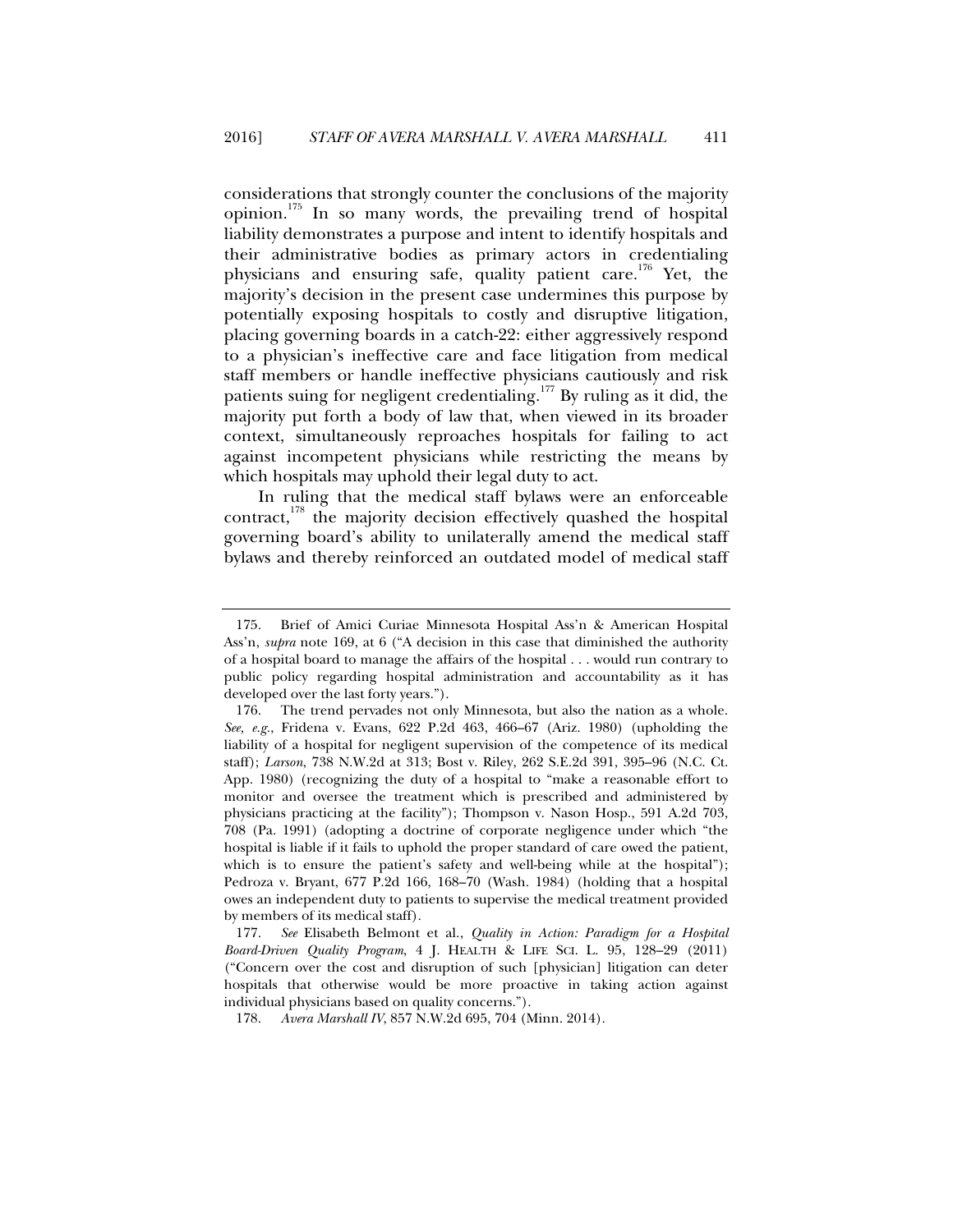autonomy, $179$  a model which has been described as "a prohibitive barrier to real progress in achieving a 'zero-defect' 'safety culture.'"180 Recognizing that one of the predominant goals of hospitals is safeguarding a high standard of medical care within their walls, multiple reformers have criticized the persistent model of bifurcated hospital leadership for diminishing the capacity of hospitals to effectively meet one of their driving objectives.<sup>181</sup> In its reasoning in the present case, the court revealed a distressing blind spot to the broader implications of its ruling, $182$  particularly its effect of stifling systemic innovations that could markedly improve patient safety and quality of care.<sup>183</sup>

Enforcing medical staff bylaws as a legal contract creates another obstacle on the path towards an administrative model of integrated executive authority that better ensures a high quality of care.<sup>184</sup> Threatened by possible litigation, hospitals may be hardpressed to take the necessary steps towards substantive change in executive structures.<sup>185</sup> The unfortunate byproduct of such hesitancy is that it may hinder hospitals' adoption of integrated governance models that can provide both higher quality and higher efficiency in health care delivery.<sup>186</sup>

184. *See id.*

 <sup>179.</sup> Where the medical staff bylaws constitute an enforceable contract, the hospital governing board is obligated to comply with the terms of the bylaws and therefore cannot unilaterally amend the bylaws without breaching the contract.

 <sup>180.</sup> Peters & Nagele, *supra* note 172, at 371.

 <sup>181.</sup> *See generally* Belmont et al., *supra* note 177, at 108 (explaining that "[the bifurcated] model can foster a diffusion of responsibility and accountability for the quality of professional services"); Peters & Nagele, *supra* note 172, at 371–72 (outlining "viable alternatives" that are "free from the deep-seated conflicts and performance barriers inherent in [the] bifurcated governance structure").

 <sup>182.</sup> *See supra* Part III.B (discussing the majority's reasoning).

 <sup>183.</sup> *See* Peters & Nagele, *supra* note 172, at 371 ("[E]mphasis on physician autonomy and 'self-governance' seriously detracts from, and operates as a barrier to, the industry's overall move towards coordination and integration of care as a way of producing both higher quality and greater efficiency in the health care delivery system.").

 <sup>185.</sup> *Id.* at 367 ("[T]he threat of costly and contentious medical staff litigation . . . frequently deters a fragmented hospital leadership from taking needed disciplinary or corrective action.").

 <sup>186.</sup> *See id.* at 371 (crediting the international acclaim of high-achieving healthcare systems to their successful integration of the physician, governing body, and executive leadership into a unified, system-wide approach to quality and safety).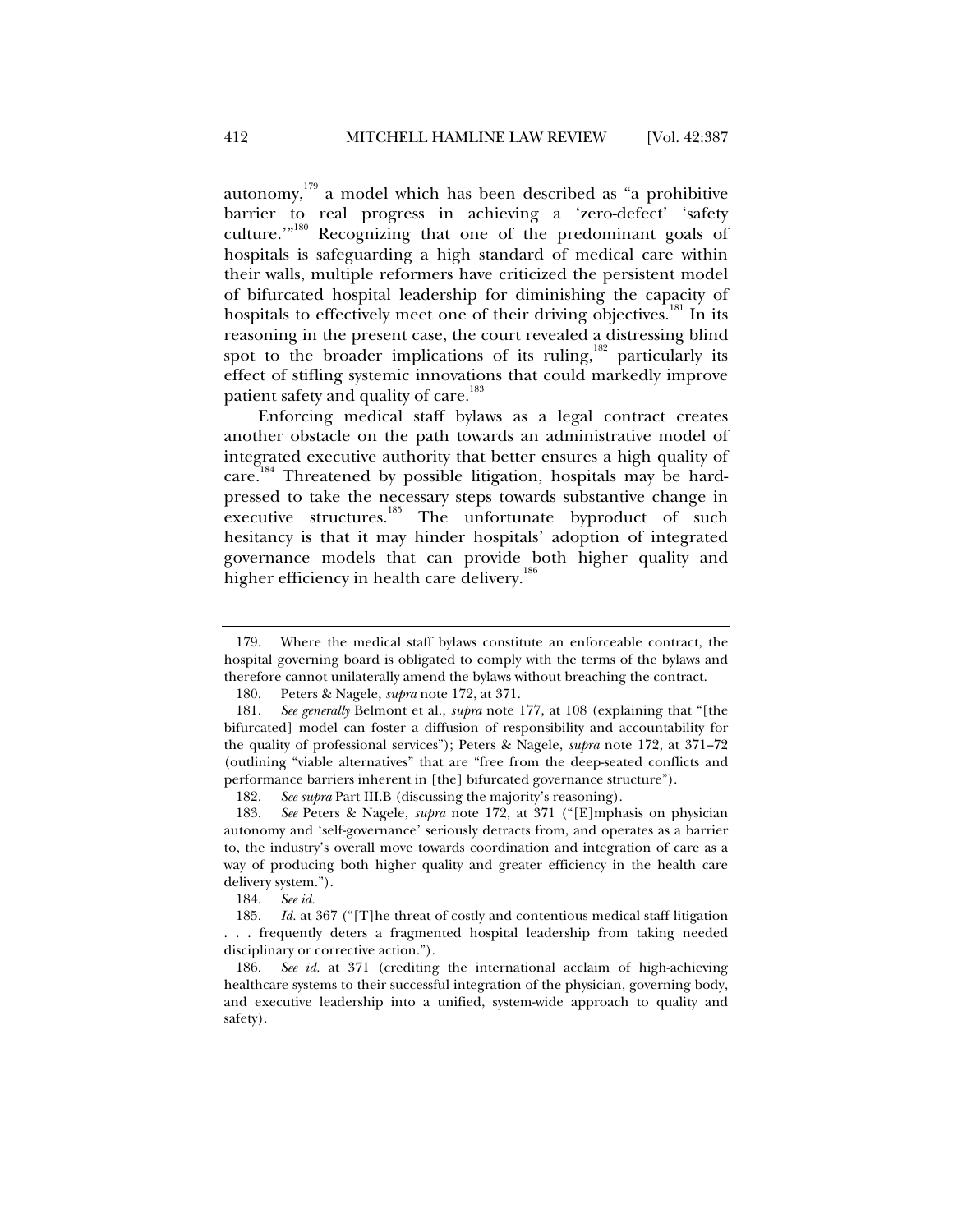Thus, in addition to the issues of consideration and mutual assent that already plague the majority opinion, $187$  the public policy considerations underlying the case reveal a backdrop of law and policy concerns directly countering the court's decision. Bearing such considerations in mind, the court's ruling and the resulting effect on the stated policy concerns are plainly erroneous and contrary to sound judicial policy.

## *D. Noncontractual Judicial Enforceability*

Finally, although the medical staff bylaws may not be an enforceable contract, whether the court may still have a limited scope of judicial review independent of any contractual obligation merits consideration. Some jurisdictions have determined that medical staff bylaws, though not contractual, may still be subject to judicial review.<sup>188</sup> Such review is generally predicated on two public policy arguments: (1) the legislature would not mandate that hospitals create medical staff bylaws unless it intended for hospitals to be bound by them; and (2) there is an implicit statutory purpose not only to protect the well-being of patients, but also to protect doctors from arbitrary disciplinary processes.<sup>189</sup> In those cases where courts have granted judicial oversight, such review has been notably limited, providing only sufficient injunctive relief to compel hospitals to adhere to the procedures detailed in their medical staff bylaws.<sup>190</sup> The courts still recognize that the hospital's governing board, rather than the courts, retains ultimate authority over medical staffing decisions.<sup>191</sup> Thus, even those jurisdictions that call for judicial review of medical staff bylaws explicitly

 <sup>187.</sup> *See supra* Part IV.A–.B.

 <sup>188.</sup> *See* Robles v. Humana Hosp. Cartersville, 785 F. Supp. 989, 1002 (N.D. Ga. 1992) (ruling that medical staff bylaws do not constitute a contract per se, but hospitals may nonetheless be enjoined to adhere to their own procedures as established in the bylaws); Egan v. St. Anthony's Med. Ctr., 244 S.W.3d 169, 174 (Mo. 2008) ("A hospital's obligation to act in accordance with its bylaws . . . is independent of any contractual obligation the hospital may have to the doctor."); *see supra* notes 35–36 and accompanying text.

 <sup>189.</sup> *See supra* notes 37–40 and accompanying text.

 <sup>190.</sup> *See Egan*, 244 S.W.3d at 174 ("This Court, then, will not impose judicial review on the merits of a hospital's staffing decisions, but will act only to ensure substantial compliance with the hospital's bylaws.").

 <sup>191.</sup> *See id.* ("[I]t is clear that final authority to make staffing decisions is securely vested in the hospital's governing body with advice from the medical staff.").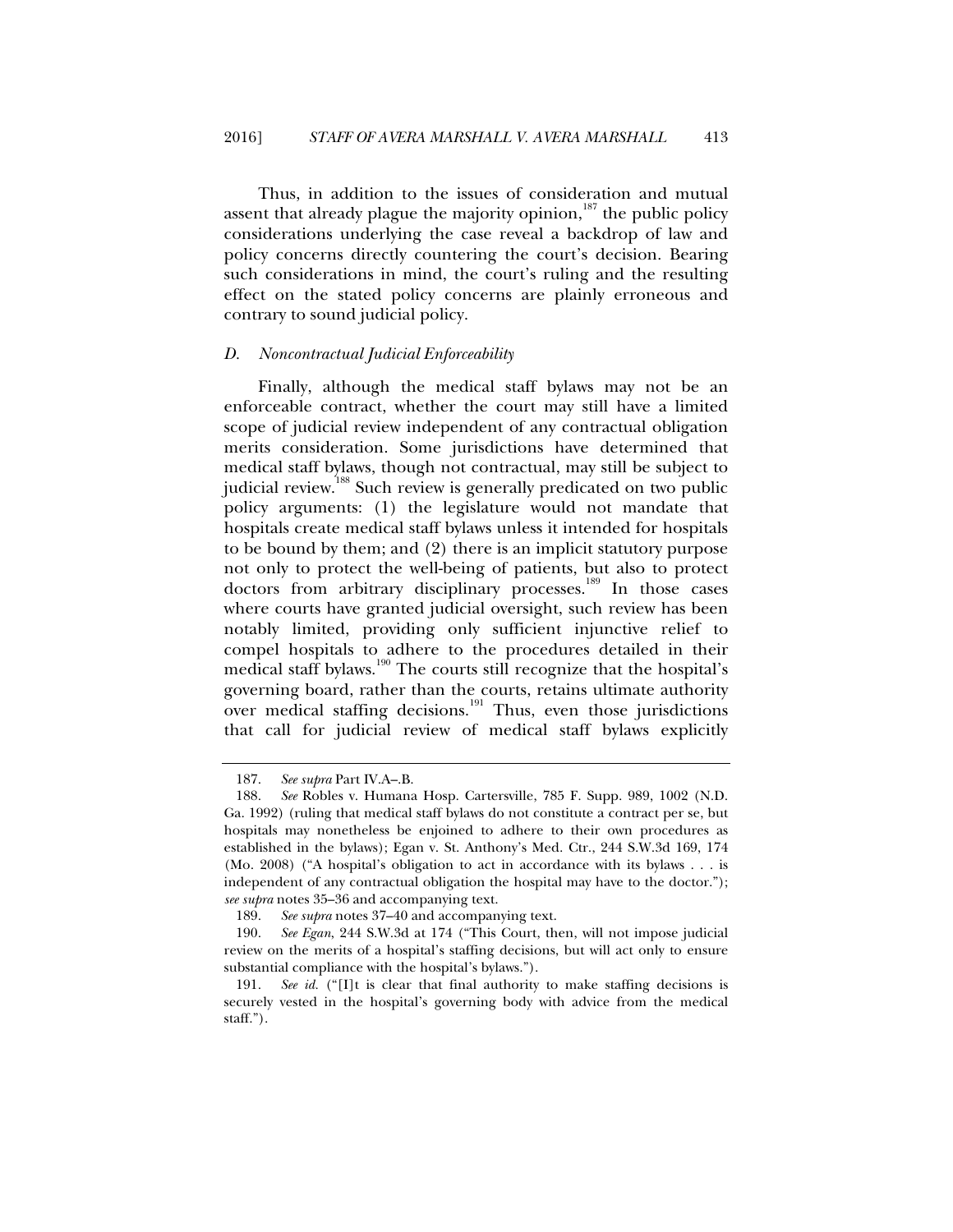recognize the hospital's authority and notably restrict the scope of the court's decision. $192$ 

In the present case, Minnesota law appears to strongly support the position that the legislature would not mandate bylaws unless it intended for the hospital to adhere to those bylaws.<sup>193</sup> To rule that statutorily mandated medical staff bylaws do not bind a hospital to some degree would render the governing statute ineffective.<sup>194</sup> Thus, one may reasonably conclude that medical staff bylaws, by virtue of their statutory requirement, may be judicially enforceable where a hospital refuses to adhere to the procedures laid out in its own governing bylaws.

Having affirmed that hospitals may be bound by the procedures of their bylaws, the next question to ask is whether Avera Marshall failed to abide by its own medical staff bylaws. Tracking similar points as its argument against mutual assent,<sup>195</sup> the dissent correctly deduced that Avera Marshall did not breach the medical staff bylaws by unilaterally changing the bylaws.196 In *Mahan v. Avera Saint Luke*'*s*, the court emphasized that staff bylaws are generally derived from corporate bylaws.<sup>197</sup> Although not binding in the present case, *Mahan* effectively illustrates the particular legal relationship between corporate bylaws and staff bylaws:

Their legal relationship is similar to that between statutes and a constitution. They are not separate and equal sovereigns. The former derives its power and authority from the latter. Hence, to determine whether the staff was granted the power that it now claims to possess, any

 <sup>192.</sup> *See id.*

 <sup>193.</sup> *See* MINN. STAT. § 645.17(2) (2014) ("[T]he legislature intends the entire statute to be effective and certain."); *see also* Country Joe, Inc. v. City of Eagan, 548 N.W.2d 281, 284 (Minn. Ct. App. 1996) ("We must also assume that the legislature intended statutes to be effective and certain." (citing MINN. STAT. § 645.17(2) (1994))), *aff'd*, 560 N.W.2d 681 (Minn. 1997).

 <sup>194.</sup> *See* Robles v. Humana Hosp. Cartersville, 785 F. Supp. 989, 1002 (N.D. Ga. 1992) ("The Georgia legislature would not have mandated that the hospital create these procedures, if the legislature had not intended that the hospital follow the procedures once they were implemented.").

 <sup>195.</sup> Specifically, the express reservation of ultimate authority is in the hands of the governing board. *See supra* Part IV.B.

 <sup>196.</sup> *Avera Marshall IV*, 857 N.W.2d 695, 711 (Minn. 2014) (Anderson, J., dissenting).

 <sup>197. 621</sup> N.W.2d 150, 155 (S.D. 2001) ("[A]ny powers supposedly granted under the Staff Bylaws must originate from, and be authorized by, the Board pursuant to the Corporate Bylaws.").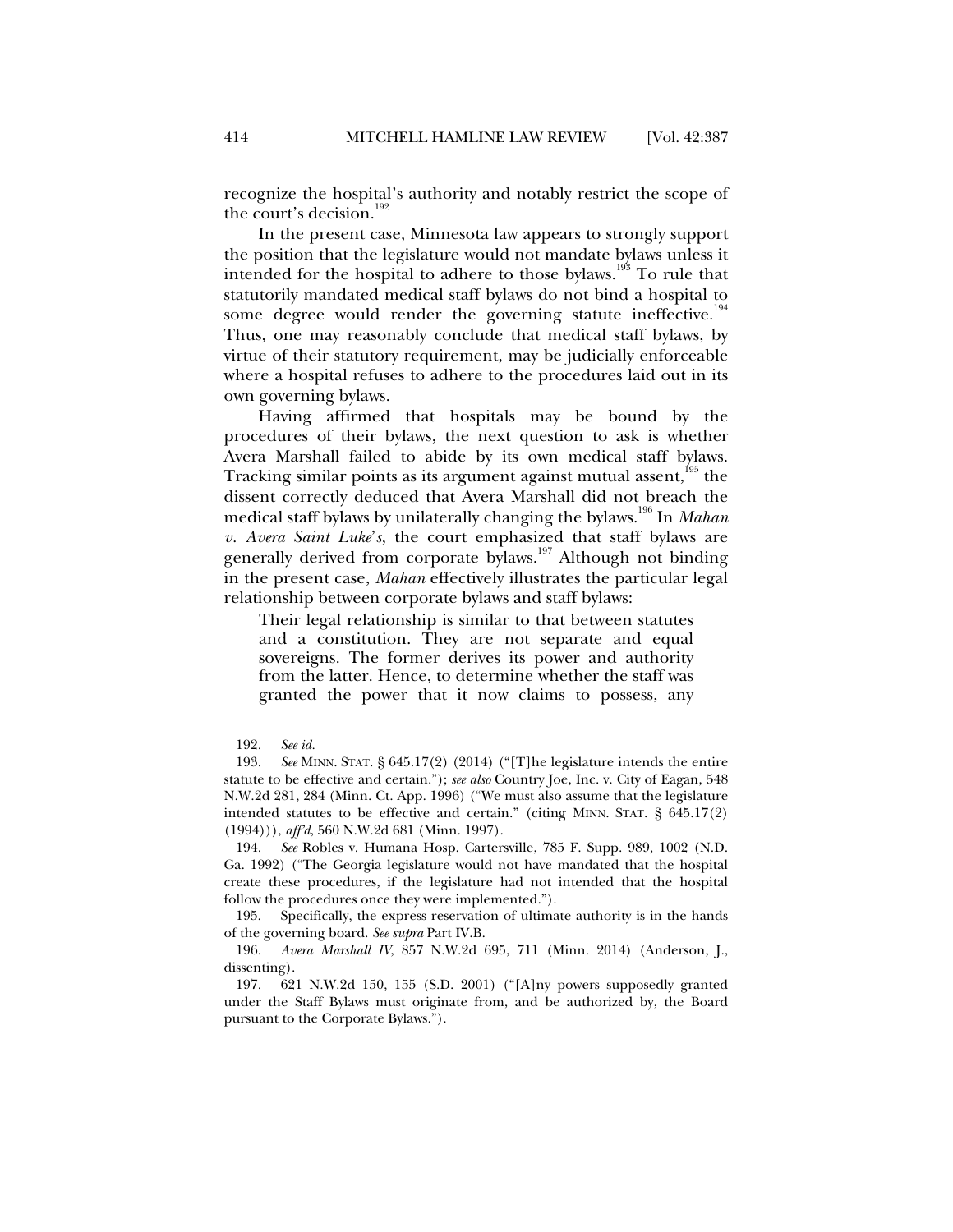judicial analysis must begin with an examination of the Corporate Bylaws.<sup>1</sup>

As applied to *Avera Marshall*, this understanding of corporate bylaws as the origin of powers granted under medical staff bylaws supports the conclusion that the express language of the corporate bylaws supersedes any implied authority generated in the medical staff bylaws.<sup>199</sup>

Therefore, where the corporate bylaws expressly reserve ultimate authority in Avera Marshall's governing board,<sup>200</sup> it may reasonably be concluded that medical staff bylaws lack the authority to supersede the decisions of the governing board. Additionally, the language of the corporate bylaws did not specifically require approval from the medical staff for the governing board to unilaterally amend the medical staff bylaws.<sup>201</sup> This limitation on the medical staff's power to oppose the governing board, coupled with the broad power vested in the board, further supports the conclusion that the governing board acted within its authority under the corporate bylaws, and by extension under the medical staff bylaws, when it unilaterally changed the medical staff bylaws without a two-thirds vote from voting members of the medical staff.<sup>202</sup>

In conclusion, although Minnesota courts may indeed have the power to enjoin hospitals to adhere to the procedures established in their bylaws, the specific language of the bylaws in the present case precludes the court's judicial review. Avera Marshall's corporate bylaws expressly reserve ultimate authority to the hospital's governing board with regard to amending or

 <sup>198.</sup> *Id.*

 <sup>199.</sup> The explicit language of the medical staff bylaws themselves also supports this interpretation. *See Avera Marshall IV*, 857 N.W.2d at 697 (majority opinion) (noting that the amendment and repeal process "could not 'supersede the general authority of [the board] as set forth in its corporate bylaws or applicable common law or statutes'" (alteration in original)).

 <sup>200.</sup> *See id.* at 710 (Anderson, J., dissenting) ("The Board of Directors shall exercise oversight of the business affairs of [Avera Marshall] and shall have and exercise all of the powers which may be exercised or performed by [Avera Marshall] under the laws of the State of Minnesota, the Corporation's Articles of Incorporation, and these Bylaws . . . ." (alteration in original) (citation omitted)).

 <sup>201.</sup> *Id.* ("Proposed bylaws, rules and regulations, or amendments thereto, *may be recommended by the medical-dental staff or the Board of Directors*." (quoting Avera Marshall Corporate Bylaws § 15.3)).

 <sup>202.</sup> *Id.* at 704.